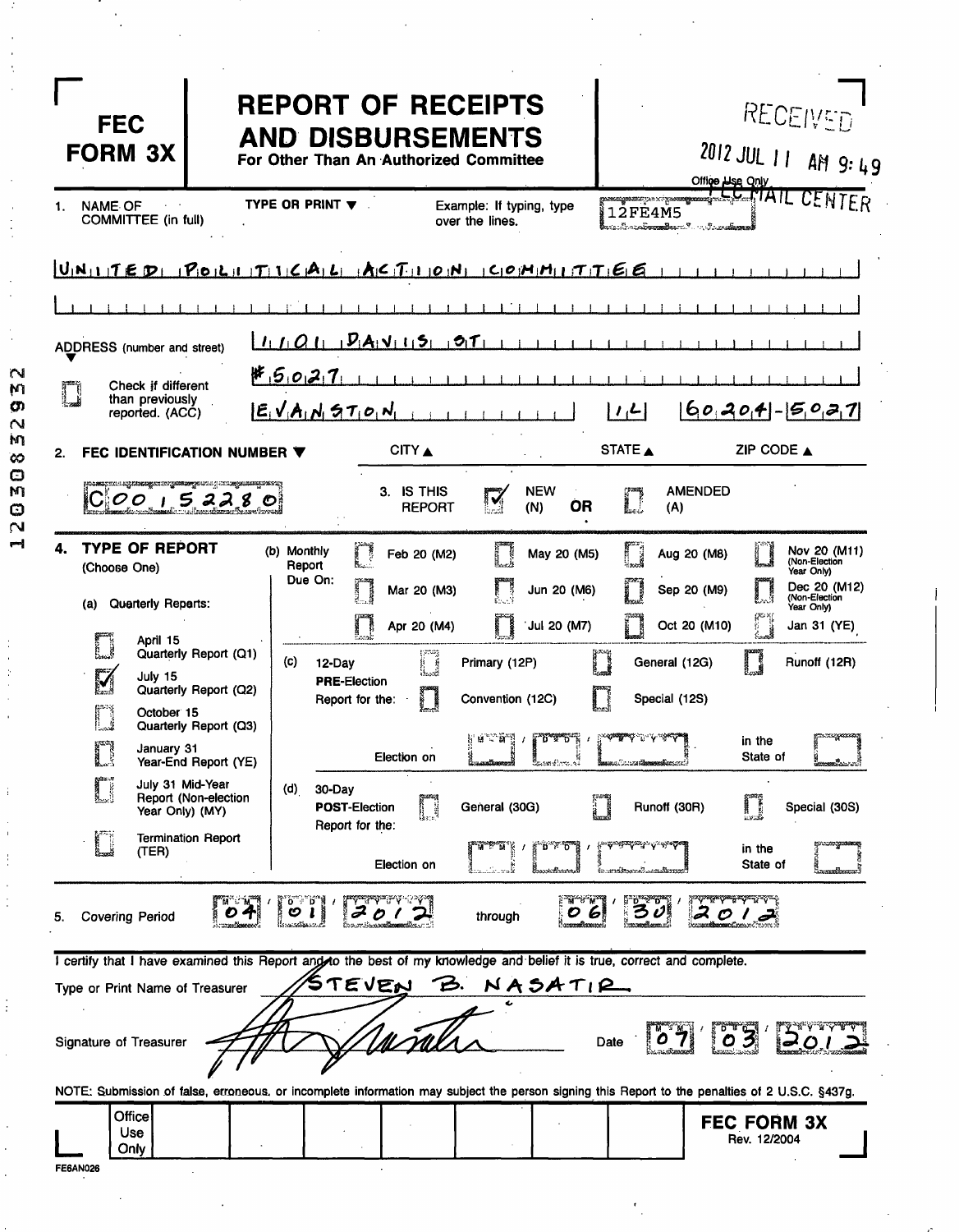|    | FEC Form 3X (Rev. 02/2003)                                                                          | <b>SUMMARY PAGE</b><br>OF RECEIPTS AND DISBURSEMENTS                                                               | Page 2                                                                                                                                                                                                                                                                                                                                                                                        |
|----|-----------------------------------------------------------------------------------------------------|--------------------------------------------------------------------------------------------------------------------|-----------------------------------------------------------------------------------------------------------------------------------------------------------------------------------------------------------------------------------------------------------------------------------------------------------------------------------------------------------------------------------------------|
|    | Write or Type Committee Name                                                                        | UNITED POLITICAL ACTION COMMITTEE                                                                                  |                                                                                                                                                                                                                                                                                                                                                                                               |
|    | From:<br>Report Covering the Period:                                                                | $\ddot{\rho}$ $\ddot{\theta}$ $\ddot{\theta}$ $\ddot{\theta}$ $\ddot{\theta}$ $\ddot{\theta}$ $\ddot{\phi}$<br>To: | $\ddot{\circ}$ $\ddot{\acute{a}}$ $\ddot{\acute{a}}$ $\ddot{\acute{a}}$ $\ddot{\acute{a}}$ $\ddot{\acute{a}}$ $\ddot{\acute{a}}$ $\ddot{\acute{a}}$ $\ddot{\acute{a}}$ $\ddot{\acute{a}}$ $\ddot{\acute{a}}$ $\ddot{\acute{a}}$ $\ddot{\acute{a}}$ $\ddot{\acute{a}}$ $\ddot{\acute{a}}$ $\ddot{\acute{a}}$ $\ddot{\acute{a}}$ $\ddot{\acute{a}}$ $\ddot{\acute{a}}$ $\ddot{\acute{a}}$ $\dd$ |
|    |                                                                                                     | <b>COLUMN A</b><br><b>This Period</b>                                                                              | <b>COLUMN B</b><br><b>Calendar Year-to-Date</b>                                                                                                                                                                                                                                                                                                                                               |
| 6. | (a) Cash on Hand<br>2012<br>January 1,                                                              |                                                                                                                    | 5,537.00                                                                                                                                                                                                                                                                                                                                                                                      |
|    | (b) Cash on Hand at<br>Beginning of Reporting Period                                                | 11.223.23                                                                                                          |                                                                                                                                                                                                                                                                                                                                                                                               |
|    | Total Receipts (from Line 19)<br>(c)                                                                | 6,776.00                                                                                                           | 14,026.00                                                                                                                                                                                                                                                                                                                                                                                     |
|    | (d) Subtotal (add Lines 6(b) and<br>6(c) for Column A and Lines<br>6(a) and 6(c) for Column B)      | 17, 999.23                                                                                                         | 19,563.23                                                                                                                                                                                                                                                                                                                                                                                     |
| 7. | Total Disbursements (from Line 31)                                                                  | $\boldsymbol{D}$<br>$\sim$ $\sim$ $\sim$                                                                           | 1.564.00                                                                                                                                                                                                                                                                                                                                                                                      |
| 8. | Cash on Hand at Close of<br><b>Reporting Period</b><br>(subtract Line 7 from Line 6(d))             | , 17,999.23                                                                                                        | 17,999.23                                                                                                                                                                                                                                                                                                                                                                                     |
| 9. | Debts and Obligations Owed TO<br>the Committee (Itemize all on<br>Schedule C and/or Schedule D)     | $\mathbf{r}$                                                                                                       |                                                                                                                                                                                                                                                                                                                                                                                               |
|    | 10. Debts and Obligations Owed BY<br>the Committee (Itemize all on<br>Schedule C and/or Schedule D) | $\mathcal{L} = \mathcal{O}$<br>$\mathbf{z} \in \mathbb{R}^d$                                                       |                                                                                                                                                                                                                                                                                                                                                                                               |

This committee has qualified as a multicandidate committee, (see FEC FORM IM)

### For further information contact:

Federal Election Commission 999 E Street, NW Washington, DC 20463

Toll Free 800-424-9530 Local 202-694-1100

j<br>J

 $\overline{1}$  $\mathbf{I}$ 

 $\mathsf{M}$ hŋ, O)  $\bar{\text{N}}$ M

20308

 $\mathsf{posf}$ 

**L**<br>FE6AN026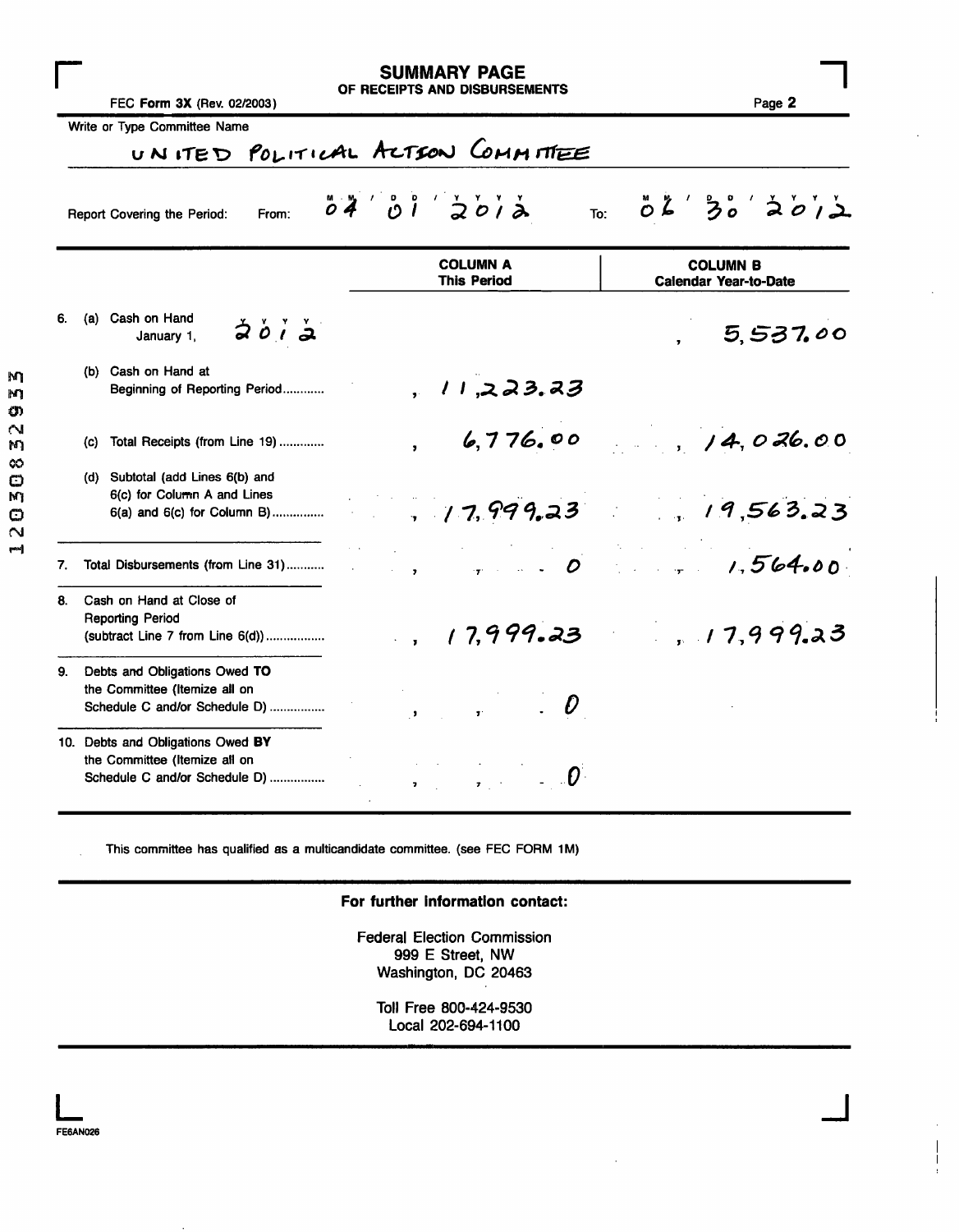| FEC Form 3X (Rev. 06/2004)                                             | <b>DETAILED SUMMARY PAGE</b><br>of Receipts                                                                                                                                                                  | Page 3                                                                                                                                                                                                                                                                                                                                                                                                                                                                                                                                                                                                                                                                                                                         |
|------------------------------------------------------------------------|--------------------------------------------------------------------------------------------------------------------------------------------------------------------------------------------------------------|--------------------------------------------------------------------------------------------------------------------------------------------------------------------------------------------------------------------------------------------------------------------------------------------------------------------------------------------------------------------------------------------------------------------------------------------------------------------------------------------------------------------------------------------------------------------------------------------------------------------------------------------------------------------------------------------------------------------------------|
| Write or Type Committee Name                                           |                                                                                                                                                                                                              |                                                                                                                                                                                                                                                                                                                                                                                                                                                                                                                                                                                                                                                                                                                                |
|                                                                        | UNITED POLITICAL AZTION COMMITTEE                                                                                                                                                                            |                                                                                                                                                                                                                                                                                                                                                                                                                                                                                                                                                                                                                                                                                                                                |
| Report Covering the Period:<br>From:                                   | $\boldsymbol{5}$ $\boldsymbol{4}$<br>$\overline{c}$<br>201                                                                                                                                                   | 30<br>$ \ddot{o}\dot{b} $<br>1201<br>To:                                                                                                                                                                                                                                                                                                                                                                                                                                                                                                                                                                                                                                                                                       |
| I. Receipts                                                            | <b>COLUMN A</b><br><b>Total This Period</b>                                                                                                                                                                  | <b>COLUMN B</b><br><b>Calendar Year-to-Date</b>                                                                                                                                                                                                                                                                                                                                                                                                                                                                                                                                                                                                                                                                                |
| 11. Contributions (other than loans) From:                             |                                                                                                                                                                                                              |                                                                                                                                                                                                                                                                                                                                                                                                                                                                                                                                                                                                                                                                                                                                |
| Individuals/Persons Other<br>(a)                                       | <b>Committee Control of Section Control Section</b>                                                                                                                                                          |                                                                                                                                                                                                                                                                                                                                                                                                                                                                                                                                                                                                                                                                                                                                |
| <b>Than Political Committees</b><br>(i) Itemized (use Schedule A)      | 776.00                                                                                                                                                                                                       | <u>"D. 7:6, 0.0</u>                                                                                                                                                                                                                                                                                                                                                                                                                                                                                                                                                                                                                                                                                                            |
|                                                                        | aganang menghangkanangana                                                                                                                                                                                    |                                                                                                                                                                                                                                                                                                                                                                                                                                                                                                                                                                                                                                                                                                                                |
|                                                                        |                                                                                                                                                                                                              |                                                                                                                                                                                                                                                                                                                                                                                                                                                                                                                                                                                                                                                                                                                                |
| (iii) TOTAL (add                                                       | makara a Crim <b>al Amerikanan A</b><br>elan gulu ayan nagmaangan ng panggunang nang nanang s                                                                                                                | <b>من 2 من المن التي يوم 2 من التي يوم التي يوم التي يوم التي يوم التي يوم التي يوم التي يوم التي يوم التي يوم ا</b>                                                                                                                                                                                                                                                                                                                                                                                                                                                                                                                                                                                                           |
| Lines 11(a)(i) and (ii)▶                                               | 7.7.6<br>O D                                                                                                                                                                                                 | . G. 00                                                                                                                                                                                                                                                                                                                                                                                                                                                                                                                                                                                                                                                                                                                        |
|                                                                        | та прав <b>адинату,</b> кондиницителизим о <b>дине дран</b> иц                                                                                                                                               | ликатун : «чарынжаздылказда какажарын                                                                                                                                                                                                                                                                                                                                                                                                                                                                                                                                                                                                                                                                                          |
| Political Party Committees<br>(b)                                      |                                                                                                                                                                                                              |                                                                                                                                                                                                                                                                                                                                                                                                                                                                                                                                                                                                                                                                                                                                |
| <b>Other Political Committees</b><br>(C).                              |                                                                                                                                                                                                              |                                                                                                                                                                                                                                                                                                                                                                                                                                                                                                                                                                                                                                                                                                                                |
| (d) Total Contributions (add Lines                                     | <u> 1988 - Camal Russkovskavet barbonsk</u>                                                                                                                                                                  | alman Zimaalama L                                                                                                                                                                                                                                                                                                                                                                                                                                                                                                                                                                                                                                                                                                              |
| $11(a)(iii)$ , (b), and (c)) (Carry                                    | ж <mark>илдерикана</mark> уына кучка қ <b>у</b> лымасуананары<br><b>BROOM CORPORATION AND AND CONSUMING CONTROL</b>                                                                                          | priim <b>alponnaa j</b> äraile gyvenna järaile jära järassa.                                                                                                                                                                                                                                                                                                                                                                                                                                                                                                                                                                                                                                                                   |
| Totals to Line 33, page 5)                                             |                                                                                                                                                                                                              |                                                                                                                                                                                                                                                                                                                                                                                                                                                                                                                                                                                                                                                                                                                                |
| 12. Transfers From Affiliated/Other                                    | <u>in di prostogosto espara</u> a prima prima prostogosto espe                                                                                                                                               | <b>ganaaq</b> a baaya <del>naaqoodda yooda ayaanaqaanado</del>                                                                                                                                                                                                                                                                                                                                                                                                                                                                                                                                                                                                                                                                 |
|                                                                        |                                                                                                                                                                                                              | irennörsuvänna <b>áfama</b> ðuraröst í Gans                                                                                                                                                                                                                                                                                                                                                                                                                                                                                                                                                                                                                                                                                    |
|                                                                        |                                                                                                                                                                                                              |                                                                                                                                                                                                                                                                                                                                                                                                                                                                                                                                                                                                                                                                                                                                |
|                                                                        | ກເຮືອ <del>ກແຕ່ເຊື້ອແລະ</del> ເຊີລີ 500 ກໍ່ 1000 ຄື ການກໍລິໂນລາແຕ່ລະເຊຍລະເຊີລີຊີ                                                                                                                             | raaduund Domolaan Laast Ligmatoonali                                                                                                                                                                                                                                                                                                                                                                                                                                                                                                                                                                                                                                                                                           |
|                                                                        | <b>nongra</b> nah <sub>i</sub> koto je teregana a <b>ganan januariyan ng matayawa</b> ng masay                                                                                                               | ji sen <b>angarum</b> ngawa ke <sub>gu</sub> uwangsomengandungkennang nu wa <sub>n</sub> g wanagputasa perang                                                                                                                                                                                                                                                                                                                                                                                                                                                                                                                                                                                                                  |
| 14. Loan Repayments Received                                           | <u>, Arabazilian irrako 42mai</u> kana (y. .                                                                                                                                                                 | <u>LandkamfillandrootheatPerrikreefers</u> filmed                                                                                                                                                                                                                                                                                                                                                                                                                                                                                                                                                                                                                                                                              |
| 15. Offsets To Operating Expenditures                                  |                                                                                                                                                                                                              |                                                                                                                                                                                                                                                                                                                                                                                                                                                                                                                                                                                                                                                                                                                                |
| (Refunds, Rebates, etc.)                                               | gaangaan jara <mark>gaangan saang an ang mang</mark> ana sa si at ma <mark>nangkaan</mark>                                                                                                                   | <b>gana juungeung ungunungnungkaang</b> di Jer <mark>ngeunggalay</mark>                                                                                                                                                                                                                                                                                                                                                                                                                                                                                                                                                                                                                                                        |
| (Carry Totals to Line 37, page 5)<br>16. Refunds of Contributions Made |                                                                                                                                                                                                              | Annelle Alexikandre (La cheada                                                                                                                                                                                                                                                                                                                                                                                                                                                                                                                                                                                                                                                                                                 |
| to Federal Candidates and Other                                        | <b>garan qiyot ay garaayaanaaganaaqaan a</b> gaa ah garaaya <mark>anaayaanaqaanaag</mark>                                                                                                                    | $\label{eq:convergence} \textit{if a single new system} \textit{if a single new system} \textit{if a single new system} \textit{if a single new system} \textit{if a single new system} \textit{if a single new system} \textit{if a single new system} \textit{if a single new system} \textit{if a single new system} \textit{if a single new system} \textit{if a single new system} \textit{if a single new system} \textit{if a single new system} \textit{if a single new system} \textit{if a single new system} \textit{if a single new system} \textit{if a single new system} \textit{if a single new system} \textit{if a single new system} \textit{if a single new system} \textit{if a single new system} \text$ |
|                                                                        |                                                                                                                                                                                                              |                                                                                                                                                                                                                                                                                                                                                                                                                                                                                                                                                                                                                                                                                                                                |
| 17. Other Federal Receipts                                             | $\ldots$ . $\ldots$ $\ldots$ $\ldots$ $\ldots$ $\ldots$ $\ldots$ $\ldots$ $\ldots$<br>പ്രവാഹ <b>്യക്കാര് പറ്റ്</b> പ്രതിസ്ഥാന പ്രവേശിച്ചു. പ്രവേശിച്ച് പ്രതിസ്ത്രങ്ങളുടെ കാര്യമാണ് കാര്യമാണ് കാര്യമാണ് കാര്യ | <u> 1998 - Frankland Lawska (d. 1892)</u><br><b>്രത്തുകൂട്ടുമാണും പ്രതിക്കുള്ളത്തും വ്യൂപ്രംഗസ്സ് മാന്ത് മാന്തമായിരുന്നു. പെംഗ്ലാർക്കെട്ടുമാ</b> യത്                                                                                                                                                                                                                                                                                                                                                                                                                                                                                                                                                                           |
|                                                                        | レ                                                                                                                                                                                                            | $\boldsymbol{\mathcal{Q}}$<br>- <del>Maria <b>M</b>aria A</del> re et Are (Dress Brench and C                                                                                                                                                                                                                                                                                                                                                                                                                                                                                                                                                                                                                                  |
| 18. Transfers from Non-Federal and Levin Funds                         |                                                                                                                                                                                                              |                                                                                                                                                                                                                                                                                                                                                                                                                                                                                                                                                                                                                                                                                                                                |
| (a) Non-Federal Account                                                | ാട്ടു നല സൂര്പ്പക്കെ <b>ട്ടുകൊണ്ടുകൊണ്ടുവേണ്ടു. ഈ പ്രാപ്പത്തു</b>                                                                                                                                            | <b>senellin mediteraalikune oli moori menellistemilisemed terrorita</b>                                                                                                                                                                                                                                                                                                                                                                                                                                                                                                                                                                                                                                                        |
|                                                                        |                                                                                                                                                                                                              | <b>n Europe Para (Dago</b> llo angel 1992-1992) angel ay nga 200 <b>na ay katayang para ngay ngay ngay ngay ngay ngay n</b> g                                                                                                                                                                                                                                                                                                                                                                                                                                                                                                                                                                                                  |
|                                                                        | himisi inta merda <del>laman da</del> nasastanan kekatan dan seri li menti mengelaman kelaman da                                                                                                             | <b>gamang provinsi akan at kabupatèn Sampang Kabupatèn Sampang Kabupatèn Sampang</b>                                                                                                                                                                                                                                                                                                                                                                                                                                                                                                                                                                                                                                           |
| (b) Levin Funds (from Schedule H5)                                     | င်းသောအိုးပြီးသော အသင်းသော အိုးသော အိုးသော အိုးသော အိုးသော အိုးသော အိုးသော အိုးသော အိုးသော အိုးသော အိုးသော အို                                                                                               | alkaamiilaan Olomo keessimmaaliikkassiikk                                                                                                                                                                                                                                                                                                                                                                                                                                                                                                                                                                                                                                                                                      |
| (c) Total Transfers (add $18(a)$ and $18(b)$ )                         | waargenamy 1060), xwaay <mark>saanaynanaqanaayaanaq</mark> anaa, jalaa qabaaq                                                                                                                                | pasagement in the compared management and                                                                                                                                                                                                                                                                                                                                                                                                                                                                                                                                                                                                                                                                                      |
|                                                                        | <u> Lessitzian (Anni Danmin al Danmin a</u> l Caracteria)                                                                                                                                                    | andre (Partner) - Dr. Sanala                                                                                                                                                                                                                                                                                                                                                                                                                                                                                                                                                                                                                                                                                                   |
|                                                                        |                                                                                                                                                                                                              |                                                                                                                                                                                                                                                                                                                                                                                                                                                                                                                                                                                                                                                                                                                                |
|                                                                        |                                                                                                                                                                                                              |                                                                                                                                                                                                                                                                                                                                                                                                                                                                                                                                                                                                                                                                                                                                |
| 19. Total Receipts (add Lines 11(d),                                   | то у такжерининди ангуртка релассите динтификации же уг                                                                                                                                                      | 2007 Janu <b>s Mar</b> tin Kathari Martin Martin Martin Andrew Martin (1970)                                                                                                                                                                                                                                                                                                                                                                                                                                                                                                                                                                                                                                                   |
| 12, 13, 14, 15, 16, 17, and 18(c)) ►                                   | 6776.00<br>(การแหร่ใน <b>มนเดิมและเริ่<sup>3</sup>ในระ</b> ษา                                                                                                                                                | $1.4.0.26$ , 0, 0                                                                                                                                                                                                                                                                                                                                                                                                                                                                                                                                                                                                                                                                                                              |
| 20. Total Federal Receipts                                             |                                                                                                                                                                                                              |                                                                                                                                                                                                                                                                                                                                                                                                                                                                                                                                                                                                                                                                                                                                |
| (subtract Line 18(c) from Line 19) $\blacktriangleright$               | <b>Samily Service</b> (UTC) en la consegue analysana.<br>6776.00                                                                                                                                             | <b>ZAMANGALO KY 6. SEMBERA SY LA TOGOLO GALAMARANG PARTI</b>                                                                                                                                                                                                                                                                                                                                                                                                                                                                                                                                                                                                                                                                   |
|                                                                        | finnskrad <b>iðan</b>                                                                                                                                                                                        | <b>26.00 م</b> ط                                                                                                                                                                                                                                                                                                                                                                                                                                                                                                                                                                                                                                                                                                               |
|                                                                        |                                                                                                                                                                                                              |                                                                                                                                                                                                                                                                                                                                                                                                                                                                                                                                                                                                                                                                                                                                |

120308328324

FE6AN026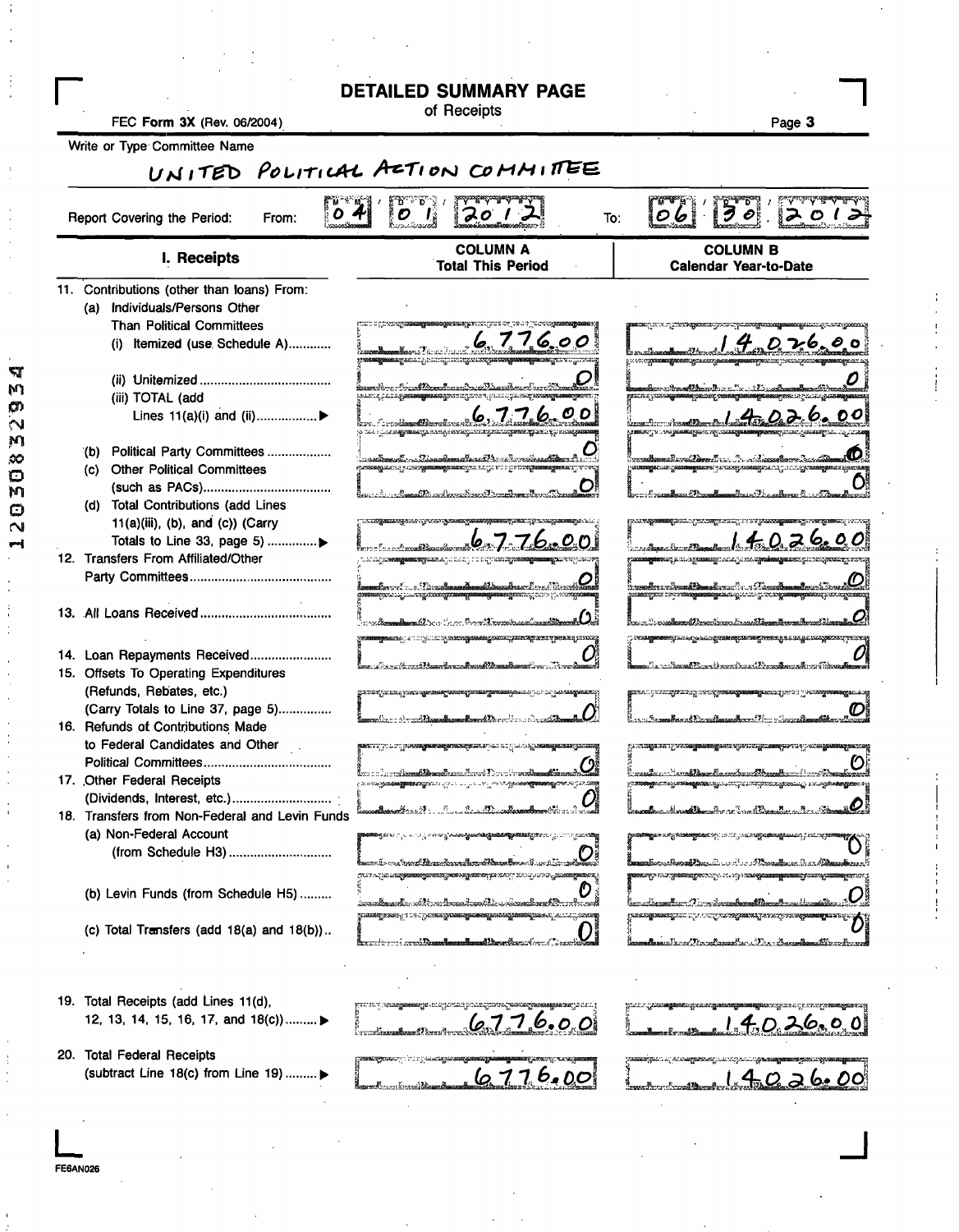# r **DETAILED SUMMARY PAGE** of Disbursements

FEC Form 3X (Rev. 02/2003) **Page 4** 

**L**<br>FE6AN026

ĻΛ  $\mathbf{\hat{M}}$ 

 $\Omega$ 

12030832

11. Disbursements COLUMN A COLUMN B

 $\overline{\phantom{0}}$ 

| iənai semen                                                      | <b>Total This Period</b>                                                                                                                                                                                                                                                                         | <b>Calendar Year-to-Date</b>                                                                                                                                                    |
|------------------------------------------------------------------|--------------------------------------------------------------------------------------------------------------------------------------------------------------------------------------------------------------------------------------------------------------------------------------------------|---------------------------------------------------------------------------------------------------------------------------------------------------------------------------------|
| 21. Operating Expenditures:<br>(a) Allocated Federal/Non-Federal |                                                                                                                                                                                                                                                                                                  |                                                                                                                                                                                 |
| Activity (from Schedule H4)                                      | ральную последующего проставительности и состоительности и состоительности и состоительности и состоительности<br>Податки последники состоительности и состоительности и состоительности и состоительности и состоительности и с                                                                 | <b>gparatyzes gravity and process</b> and constructions                                                                                                                         |
| Federal Share<br>(i)                                             |                                                                                                                                                                                                                                                                                                  | <b>le</b> mentos a Sangta embre ad a collecte de centr                                                                                                                          |
|                                                                  | <b>AIRIYARAY</b> KYAYIYARAY MA <del>MIYARAY KATIFATI A MASA A MASA A MASA A MASA A MASA A MASA A MASA A MASA A MASA A MASA</del>                                                                                                                                                                 | ganag circuiyaniaşında yaparışdamışınan geranayan and çirindi.                                                                                                                  |
| (ii) Non-Federal Share                                           |                                                                                                                                                                                                                                                                                                  | <u> 1. saalkaan Ase Albannikuunikuus Alexa-Assii Jaa</u>                                                                                                                        |
| (b) Other Federal Operating                                      | liseralaredamiliku firmalaanifkeedisse sissaali <b>Uli</b><br>prosegono <del>gonogo aag</del> assa jota paagaan ja segmengonog                                                                                                                                                                   | <b>TENNY SERVER AT THE TENTY OF THE SERVER CONTROL CONSUMING SERVER AND THE SERVER OF THE SERVER OF THE SERVER OF</b>                                                           |
|                                                                  | miles in the demokratike the formulation                                                                                                                                                                                                                                                         | 1,564.00                                                                                                                                                                        |
| (c) Total Operating Expenditures                                 | <b>yana 1986-1986, 1986-1987, 1987-1988, 1988 ang mga magawang matanggan na ng panahong panahong panahong panahon</b>                                                                                                                                                                            | 1564.00                                                                                                                                                                         |
| (add 21(a)(i), (a)(ii), and (b))  ▶                              |                                                                                                                                                                                                                                                                                                  |                                                                                                                                                                                 |
| 22. Transfers to Affiliated/Other Party                          | .<br>juuristermatameet deeltameet ond toonit maailmantikust teentaan.<br>juuristermatameet ja maailmantikust on ja maailmanti                                                                                                                                                                    |                                                                                                                                                                                 |
|                                                                  |                                                                                                                                                                                                                                                                                                  |                                                                                                                                                                                 |
| 23. Contributions to<br>Federal Candidates/Committees            | kaandimmisee Londinaalinaal läeselaandinaalidasele<br><b>nagustro ya wangwaza ya azargana mga magusang na mga 1999 na pang</b>                                                                                                                                                                   | രം കാര്യക്കാരിക്കാരിക്കാരി കൊണ്ടുകാരി കാര്യക്കാരിക്കാരി കാര്യമായി കാര്യമായി കാര്യമായി കാര്യമായി കാര്യമായി കാര്                                                                  |
| and Other Political Committees                                   |                                                                                                                                                                                                                                                                                                  |                                                                                                                                                                                 |
| 24. Independent Expenditures                                     | an Cor <b>actional Document Accord Security of the Second Second</b><br>ji da mar <b>a kata ya k</b> asa katika mata wa kata wa kata wa kata wa kutana kata wa kutana wa kutana wa kata wa kuta                                                                                                  | ് പാത്രമുള്ളത്തിന്റെ താരം പൂരുക്കാന്റെയാണ് പ്രത്യേക പ്രകാരമാണ്ണമായത്തിന് കാരം പുറത്തിക്കു                                                                                       |
|                                                                  |                                                                                                                                                                                                                                                                                                  |                                                                                                                                                                                 |
| 25. Coordinated Party Expenditures                               | kaanselkorerrille on Aksamalikaansaltaansaltiliseuraltaanselt koor<br><b>n katangan dan terbanguna ang masa itu yang managan dan ganakan dan ganakan dan dan ganakan dan ganakan dan da</b>                                                                                                      | lar ad hom <b>da</b> mai kasata mul <del>aan 12 metam</del> at<br>gan sa <b>nyakang katalog ang panang</b> katalog <mark>na atang katang kata</mark> log gan nang katalo        |
|                                                                  |                                                                                                                                                                                                                                                                                                  |                                                                                                                                                                                 |
|                                                                  | en Cous <b>ismilien</b> is diese bestehender Br<br>process in the consequence and a control of the confidence of the consequence of the consequence of the consequence of                                                                                                                        | <u>bacani membenatikan di sediamatikan di medias</u><br><b>production as the community of the community of the community of the community of the community of the community</b> |
|                                                                  |                                                                                                                                                                                                                                                                                                  |                                                                                                                                                                                 |
|                                                                  | production of the companion of the companion of the companion of the companion of the companion of the companion of the companion of the companion of the companion of the companion of the companion of the companion of the                                                                    | d xo <b>ndanni R</b> os Asam <b>ikar (B</b> arak<br>grooter and a set of the company of the company of the company of the company of the company of the company of              |
|                                                                  |                                                                                                                                                                                                                                                                                                  |                                                                                                                                                                                 |
| 28. Refunds of Contributions To:                                 | derer (m. 1788), anders de sant Donald andere 1988 en 1<br>അത്ത്വാസ്പ്രാമം കള്ളുകള്ള <mark>ുടെ ആരംഗം കാര്യക്കോട്ടിക്കാന് പ്രവേ</mark> ദ്യക്കുന്നു. കാര്യക്കാരിക്കുന്ന കാര്യക്കാരിക്കുന്നു                                                                                                        | u <b>utang me</b> rika guni yang patantan yairi seri di ditampiya ditanggalatilang jugis sebagai mana                                                                           |
| (a) Individuals/Persons Other                                    |                                                                                                                                                                                                                                                                                                  |                                                                                                                                                                                 |
| Than Political Committees                                        | <b>ya masa kan</b> ggunan kata kata kata sa kata sa kata sa kata sa kata sa kata sa kata sa kata sa kata sa kata sa ka<br><sub>Y</sub> a masa ng mga mata sa kata sa mata sa mata sa mata sa mata sa mata sa mata sa mata sa mata sa mata sa mata                                                | ในมหา <b>เป็นของฝั่วโดยเ</b> พื่อของเป็นการใช้วิทยาลัยเสนเหมือนเหมือนได้ในความใหม่ 4 <b>42</b>                                                                                  |
|                                                                  |                                                                                                                                                                                                                                                                                                  |                                                                                                                                                                                 |
| (b) Political Party Committees                                   | l <b>isen ylinna kuurille esiteeste esiteeste ta kuurille ta kuurille ta sitest</b> kuulutta kuu                                                                                                                                                                                                 | daanna Alexandra (Araba Araba) ah ah ah dadka Araba Araba Araba Araba Araba Araba Araba Araba Araba Araba Arab                                                                  |
| <b>Other Political Committees</b><br>(C).                        | <b>ക്കണ്ടുമാ</b> യത്തുപോക്കുകയാണ്. സ്വാപാക്കുകയായും കേസ്ത്രമാ <b>യതുള്ളത്തില്ലെന്ന</b> ് ഉ                                                                                                                                                                                                       | ബുപ <i>പാട്ടുക്ക<b>െകളുടെയെ</b>ണ്ടുണ്ട്. സ</i> ൂവാന സ്ത്രാക്കരുടെ മാത്രമായിരുന്ന പറ                                                                                             |
|                                                                  | ານ ເປີດ ແລະເລີດແລະເລີດ <b>ເພລາເລີດແລະເລີດໃຫ້ມາກ ເລີ່ຍເລຍເພີ່ມເວລາ ທີ່</b> ໄດ້ເປັນ                                                                                                                                                                                                                | aalkamaadka sadda maa dhaqaadka kanaalka waxaa marka waxaa la waxaa la waxaa la waxa ka sadda la waxa dhaqaa w                                                                  |
| <b>Total Contribution Refunds</b><br>(d)                         |                                                                                                                                                                                                                                                                                                  | <mark>ga tadang unisi ay fin nadappalawang bisa</mark> n isg (1999).  Jinan ning katal <mark>ag pandang</mark> natulog dananap                                                  |
| (add Lines 28(a), (b), and (c)) ▶                                |                                                                                                                                                                                                                                                                                                  |                                                                                                                                                                                 |
|                                                                  | a de continent d'Arne Amerikane Mars David av allementare de<br>n kata yang kalendar kata yang kalendar dan mana di sebagai yang mengang dan mana di sebagai menama dan mana d<br>Sebagai dan mana dan mana dan mana dan mana dan mana dan mana dan mana dan mana dan mana dan mana dan mana dan | ് <del>. സി.ക.സ്. സംസ്കരികം പി.</del> കക്<br><b>The Community of the Community of the Community of the Community of the Community of the Community of the Community</b>         |
|                                                                  |                                                                                                                                                                                                                                                                                                  |                                                                                                                                                                                 |
|                                                                  | lan a <b>lamach de amhran</b> acha an Chanach neamhsa <b>n dh'iom</b>                                                                                                                                                                                                                            | Amerikan Amerikaansk profilozofisansk profilo                                                                                                                                   |
| 30. Federal Election Activity (2 U.S.C. §431(20))                |                                                                                                                                                                                                                                                                                                  |                                                                                                                                                                                 |
| (a) Allocated Federal Election Activity                          |                                                                                                                                                                                                                                                                                                  |                                                                                                                                                                                 |
| (from Schedule H6)                                               | <b>ng panahangunan (panahangunan pertama panahangunan panahang kanahangunan (panahang</b>                                                                                                                                                                                                        | ryn ma <b>ng managgir</b> mar <sub>a a</sub> sa ng mga mangganang panaggara at ganagganan ng p                                                                                  |
| (i) Federal Share                                                |                                                                                                                                                                                                                                                                                                  |                                                                                                                                                                                 |
|                                                                  | lan sala sa si san Amandinan di Ana Amandinan M<br>പ്പ് പരാത്രമായ പ്രദേശം <b>പ്രദേശം പ്രവര്ത്തക്കാരിക്കുന്നു. പ്രവര്</b> ത്തക്കാരിക്കാരിക്കാരി പ്രവര്ത്തക്കാന് പ്രവര്ത്ത                                                                                                                         | ltarastammänes Tom <del>olissanlinna 1</del> 2 arc from finna <b>list</b><br>gan ang panggunang pang mga panggunang panggunang pang mga mga mga panggunang panggunang pang      |
| (ii) "Levin" Share                                               |                                                                                                                                                                                                                                                                                                  |                                                                                                                                                                                 |
| (b) Federal Election Activity Paid Entirely                      | ားမည္ ၁၀၀၀ အတြက္ ေမာ္ေတြက အမွာ ေအာက္လာ                                                                                                                                                                                                                                                           | ma <b>nyamangyaroreji</b> pason gyanang <b>aanongammagar</b>                                                                                                                    |
| With Federal Funds                                               |                                                                                                                                                                                                                                                                                                  |                                                                                                                                                                                 |
|                                                                  | beneralbar och kandida samlinnandlar med kommunismens och som s<br><b>ntari "meconicale californistic proprietary" ("mechanicale controls") in the control of the control of the cont</b>                                                                                                        | <b>ພິເພ ຮາວັນ ນານຕົວໜອນທີ່ມີສັນພະຍາອົນແລ</b> ະ ເລີຍລະ <i>ເປີດກະເພດທີ່ສະຫະ</i>                                                                                                   |
| Total Federal Election Activity (add<br>(C)                      |                                                                                                                                                                                                                                                                                                  | kaliin liin samilkannettammilisvaaniseinnettaavestoravattovavatti                                                                                                               |
| Lines $30(a)(i)$ , $30(a)(ii)$ and $30(b)$ )                     |                                                                                                                                                                                                                                                                                                  |                                                                                                                                                                                 |
| 31. Total Disbursements (add Lines 21(c), 22,                    | ്ട്ടാകാര <b>ത്രക്കാര്ത്തുടെയാറു മന്നെ</b> പ്ലെ ചെയ്യു പാലം പ്ലാപ്പറച്ച <b>ുന്ന കാതൃതരത്തുക്കാര്ത്തുന്നു.</b> പറപ്പു                                                                                                                                                                              |                                                                                                                                                                                 |
| 23, 24, 25, 26, 27, 28(d), 29 and 30(c))                         |                                                                                                                                                                                                                                                                                                  | 1.564.00                                                                                                                                                                        |
|                                                                  | U<br>Emportin vel Unicollare a Social Divo                                                                                                                                                                                                                                                       |                                                                                                                                                                                 |
| 32. Total Federal Disbursements                                  |                                                                                                                                                                                                                                                                                                  |                                                                                                                                                                                 |
| (subtract Line 21(a)(li) and Line 30(a)(ii)                      | ത്ര മാത്രമായ <b>്യയെന്ന</b> ് ഗാന്ധ്യസ്ഥാന് പ്രസ്തുക്കാര്ത്തുകൊണ്ടുവരുന്ന പറയും കൂ <mark>ണ്ടാ</mark> യി                                                                                                                                                                                          | <b>Tant</b> i ili mana kata matama mandi mana katika ka                                                                                                                         |
|                                                                  |                                                                                                                                                                                                                                                                                                  | 1.56.4.00                                                                                                                                                                       |
|                                                                  | ใน <b>วามเป็นเพ</b> ที่ใหม่ Killer เหมือนอยู่ ในว่า (เป็นเพที่ใหม่ เพิ่มเพที่ใหม่                                                                                                                                                                                                                |                                                                                                                                                                                 |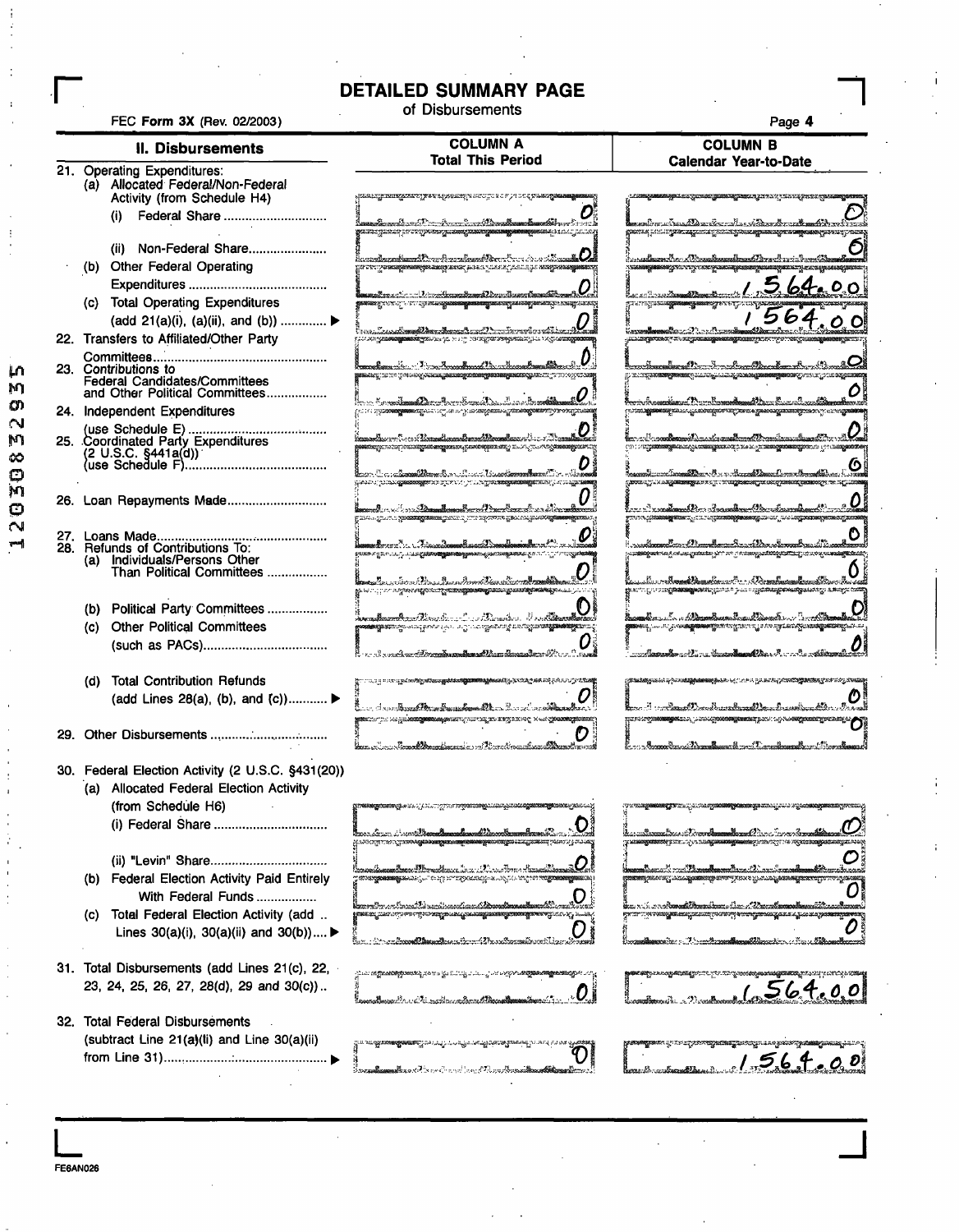### **DETAILED SUMMARY PAGE**

of Disbursements.



**FE6AN026**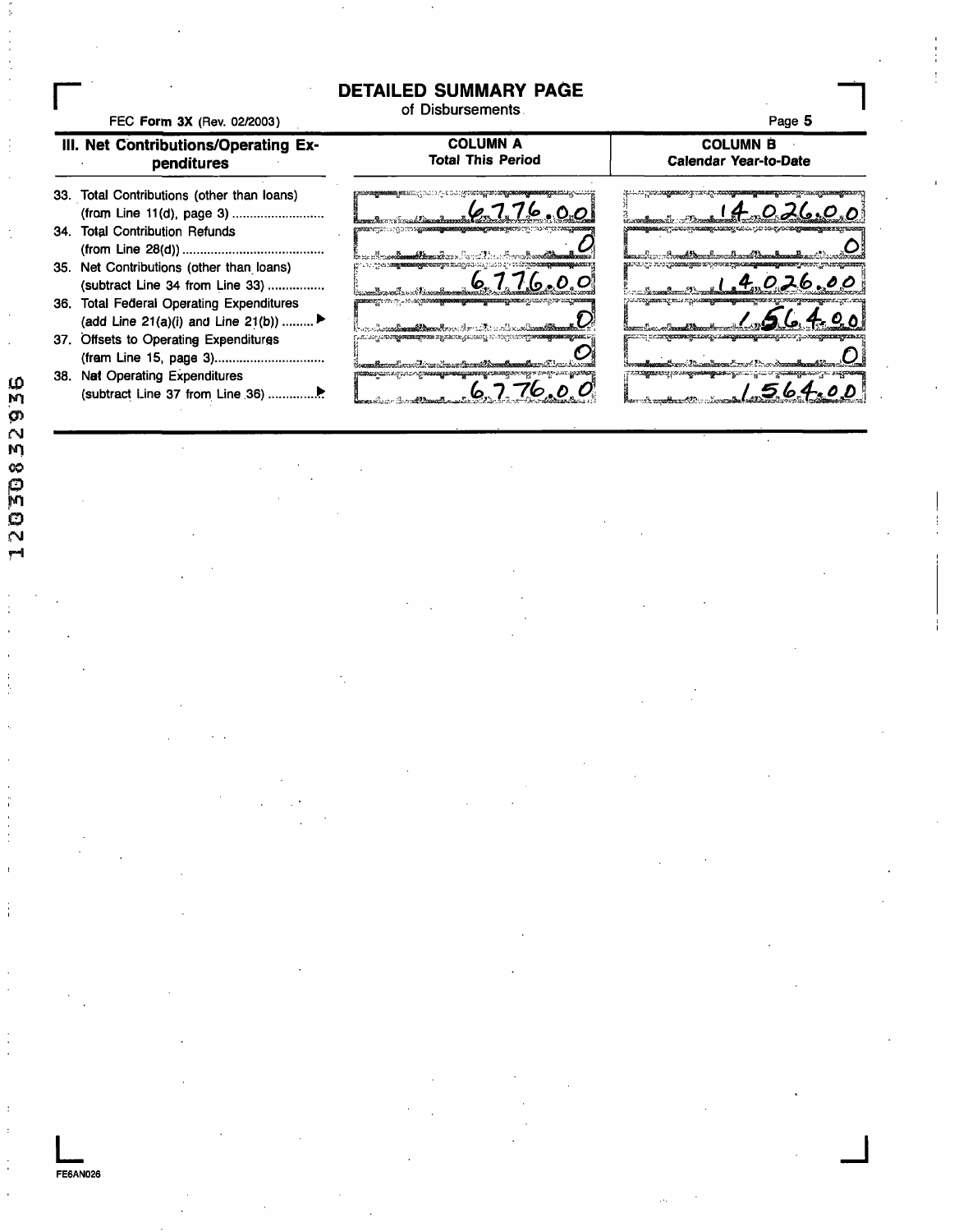| <b>SCHEDULE A (FEC Form 3X)</b>                                                                                                                                           |                                                                                                                                                                                         | FOR LINE NUMBER:<br><b>PAGE</b><br>OF                                                                                                     |
|---------------------------------------------------------------------------------------------------------------------------------------------------------------------------|-----------------------------------------------------------------------------------------------------------------------------------------------------------------------------------------|-------------------------------------------------------------------------------------------------------------------------------------------|
| <b>ITEMIZED RECEIPTS</b>                                                                                                                                                  | Use separate schedule(s)<br>for each category of the                                                                                                                                    | (check only one)                                                                                                                          |
|                                                                                                                                                                           | Detailed Summary. Page                                                                                                                                                                  | 11a<br>11 <sub>b</sub><br>12<br>11 c<br>13<br>14<br>16<br>15<br>17                                                                        |
| or for commercial purposes, other than using the name and address of any political committee to solicit contributions from such committee.<br>NAME OF COMMITTEE (In Full) |                                                                                                                                                                                         | Any information copied from such Reports and Statements may not be sold or used by any person for the purpose of soliciting contributions |
| UNITED POLITICAL PRITION COMMITTEE                                                                                                                                        |                                                                                                                                                                                         |                                                                                                                                           |
|                                                                                                                                                                           |                                                                                                                                                                                         |                                                                                                                                           |
| Full Name (Last, First, Middle Initial)<br>SARA C. STAR<br>А.                                                                                                             |                                                                                                                                                                                         | Date of Receipt                                                                                                                           |
| Mailing Address, 860 N. ORCHARD                                                                                                                                           |                                                                                                                                                                                         |                                                                                                                                           |
| City<br>CHI CAGO                                                                                                                                                          | Zip Code<br><b>State</b><br>60614<br>ے ر                                                                                                                                                | Amount of Each Receipt this Period                                                                                                        |
| FEC ID number of contributing<br>federal political committee.                                                                                                             | ്പാപാർ എ <b>ത്തെയാണ് പാ</b> സ്പ്രദാഹമ്മുള് <b>ഞ്ഞു</b><br>$\mathbf{C}^*$                                                                                                                | <b>TERROR SERVICE DE L'EST DE L'ARTICIA DE L'EST DE L'EST DE L'EST DE L'EST DE L'EST DE L'EST DE L'EST DE L'EST D</b><br><u>375.00</u>    |
| Name of Employer                                                                                                                                                          | Occupation                                                                                                                                                                              |                                                                                                                                           |
| Receipt For:<br>General<br>Primary<br>Other (specify) $\blacktriangledown$                                                                                                | Aggregate Year-to-Date ▼<br><b>himmeri</b> nen itt sto <b>rt kommuttasan kann kann</b> hären linnat <sup>i</sup> n sen av man<br>375.00<br>$a_{\rm{stack}}$ , $b_{\rm{center}}$         |                                                                                                                                           |
| Full Name (Last, First, Middle Initial)<br>STEVEN N. MILLER<br>В.                                                                                                         |                                                                                                                                                                                         | Date of Receipt                                                                                                                           |
| <b>Mailing Address</b><br>175 HAZEL                                                                                                                                       |                                                                                                                                                                                         |                                                                                                                                           |
| City<br>GLENCOE                                                                                                                                                           | <b>State</b><br>Zip <sub>cOde</sub><br>りひのみみ<br>1 L                                                                                                                                     | Amount of Each Receipt this Period                                                                                                        |
| FEC ID number of contributing<br>federal political committee.                                                                                                             | ျား <b>းဆေးစွာ</b> ထောလျောက် သားစွာအား <b>တွေ</b><br>$\mathbf{C}^{\text{\tiny R}}$                                                                                                      | <b>garan: 7. magaanaynaangaanaagaanaagaanay</b> nanay<br>500.00<br>มากกับบอล <b>เลือนแล้วเ</b> ลือนและเป็น                                |
| Name of Employer<br>ORIGIN VENTURES                                                                                                                                       | Occupation<br>EXECUTIVE                                                                                                                                                                 |                                                                                                                                           |
| Receipt For:<br>Primary<br>General<br>Other (specify) $\blacktriangledown$                                                                                                | Aggregate Year-to-Date ▼<br>ු කාල අනුදාර්ශික්ෂුම්කාගේ නුදිනා කර පිරිස්සේ දැන්නේ <sub>දින</sub> ්නේ සැ <sub>බ</sub> ්සියා ස <b>ුවර්ගික්ෂු විශ්වා</b> සිදු කිරීමට දැන<br>$1 - 1 - 500.00$ |                                                                                                                                           |
| Full Name (Last, First, Middle Initial)<br>MICHELE S. WEIN<br>C.                                                                                                          |                                                                                                                                                                                         | Date of Receipt                                                                                                                           |
| Mailing Address<br>827<br>KIMBALLWOOD LN.                                                                                                                                 |                                                                                                                                                                                         | 28                                                                                                                                        |
| City<br>HIGHLAND PARK                                                                                                                                                     | $\frac{z_0}{600}$<br><b>State</b><br>I L                                                                                                                                                | Amount of Each Receipt this Period                                                                                                        |
| FEC ID number of contributing<br>federal political committee.                                                                                                             | нераспортальны аракандана среднения данах<br>$ \mathbf{C} $                                                                                                                             | <b>ARTICLES CONTRACTES AND CONTRACT OF A SECOND AND SECOND ASSESS</b><br>. . 37500                                                        |
| Name of Employer<br>SELF                                                                                                                                                  | Occupation<br>PERIO DONTIST                                                                                                                                                             |                                                                                                                                           |
| Receipt For:<br>Primary<br>General<br>Other (specify) $\blacktriangledown$                                                                                                | Aggregate Year-to-Date ▼<br><b>2)以上の程度を確定している。これに実際的の程度の中国連盟の国際の国際の国際の国際を実現していました。</b><br>375.00<br>šerezhonet inst <b>hlaz</b>                                                         |                                                                                                                                           |
|                                                                                                                                                                           |                                                                                                                                                                                         | <b>ആഘോക്രക്കങ്ങളുടെങ്കപു</b> റവാലുംബാ                                                                                                     |
|                                                                                                                                                                           |                                                                                                                                                                                         | ri i mendama Tirarikanadaan Dirarikanadaan Sebasah                                                                                        |

í.

 $\mathsf I$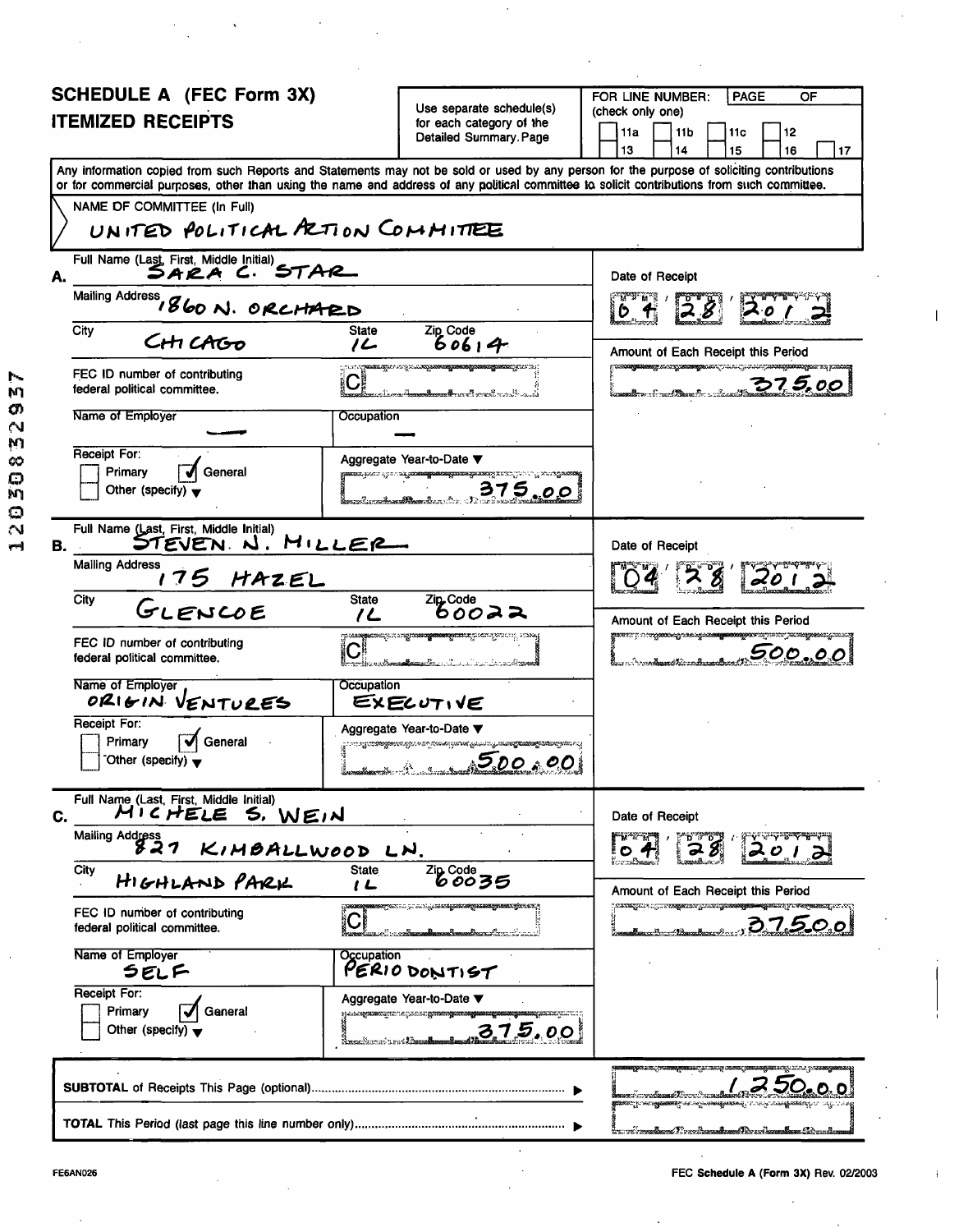| SCHEDULE A (FEC Form 3X)                                                                                                                                                                                                                                                                |                                                      |                                                                                                                              |  | FOR LINE NUMBER:                                                    |  |                  | <b>PAGE</b>                                                                                                    |                | OF |    |
|-----------------------------------------------------------------------------------------------------------------------------------------------------------------------------------------------------------------------------------------------------------------------------------------|------------------------------------------------------|------------------------------------------------------------------------------------------------------------------------------|--|---------------------------------------------------------------------|--|------------------|----------------------------------------------------------------------------------------------------------------|----------------|----|----|
| <b>ITEMIZED RECEIPTS</b>                                                                                                                                                                                                                                                                | Use separate schedule(s)<br>for each category of the |                                                                                                                              |  | (check only one)<br>11a<br>11 <sub>b</sub><br>11 <sub>c</sub><br>12 |  |                  |                                                                                                                |                |    |    |
|                                                                                                                                                                                                                                                                                         |                                                      | <b>Detailed Summary Page</b>                                                                                                 |  | 13                                                                  |  | 14               | 15                                                                                                             |                | 16 | 17 |
| Any information copied from such Reports and Statements may not be sold or used by any person for the purpose of soliciting contributions<br>or for commercial purposes, other than using the name and address of any political committee to solicit contributions from such committee. |                                                      |                                                                                                                              |  |                                                                     |  |                  |                                                                                                                |                |    |    |
| NAME DF COMMITTEE (In Full)                                                                                                                                                                                                                                                             |                                                      |                                                                                                                              |  |                                                                     |  |                  |                                                                                                                |                |    |    |
| UNITED POLITICAL ACTION COMMITTEE                                                                                                                                                                                                                                                       |                                                      |                                                                                                                              |  |                                                                     |  |                  |                                                                                                                |                |    |    |
| Full Name (Last, First, Middle Initial)<br>$R.$ $G$ $D$ $N$ $1TZ$<br>DETSY<br>А.                                                                                                                                                                                                        |                                                      |                                                                                                                              |  | Date of Receipt                                                     |  |                  |                                                                                                                |                |    |    |
| Mailing Address 25 N. ASTOR                                                                                                                                                                                                                                                             |                                                      |                                                                                                                              |  | n Tr<br>04                                                          |  |                  |                                                                                                                |                |    |    |
| City<br>CHICAGO                                                                                                                                                                                                                                                                         | <b>State</b><br>1L                                   | $\frac{z_{ip} \, \text{Code}}{60610}$                                                                                        |  |                                                                     |  |                  | Amount of Each Receipt this Period                                                                             |                |    |    |
| FEC ID number of contributing<br>federal political committee.                                                                                                                                                                                                                           |                                                      | <b>തരമുള്ള പാട്ടുവരയ്ക്കുമെന്നുള്ളതരമുണ്ടായത്തിലേക്കുന്ന</b><br>.<br>ສື່ສະເລາະເລີ້ມລວຍມາມັດເຈຍອອໃຫ້ກອກຫນ້າກອກເອຍີໂອເ         |  |                                                                     |  |                  | man and an analysis and an analysis and an analysis and an analysis and an analysis and an analysis and a stra | <u>500.00 </u> |    |    |
| Name of Employer<br><b>SELF</b>                                                                                                                                                                                                                                                         | Occupation                                           |                                                                                                                              |  |                                                                     |  |                  |                                                                                                                |                |    |    |
| Receipt For:<br>General<br>Primary                                                                                                                                                                                                                                                      |                                                      | Aggregate Year-to-Date ▼<br><b>ളമ്മമത്യുടെന്നു. പ്രവരുത്തെടുത്തുകയുമാ</b> ണ്. (തന്ന് സ്ത്രേക്ക്                              |  |                                                                     |  |                  |                                                                                                                |                |    |    |
| Other (specify) $\blacktriangledown$                                                                                                                                                                                                                                                    |                                                      | <u>500,00</u>                                                                                                                |  |                                                                     |  |                  |                                                                                                                |                |    |    |
| Full Name (Last, First, Middle Initial)<br>KALMAN È ENID WENIG<br>В.                                                                                                                                                                                                                    |                                                      |                                                                                                                              |  | Date of Receipt                                                     |  |                  |                                                                                                                |                |    |    |
| Mailing Address<br>2400 BRAE BURN                                                                                                                                                                                                                                                       |                                                      |                                                                                                                              |  |                                                                     |  |                  |                                                                                                                |                |    |    |
| City<br>RIVERWOODS                                                                                                                                                                                                                                                                      | <b>State</b><br>Zip Code<br>60015<br>12              |                                                                                                                              |  | Amount of Each Receipt this Period                                  |  |                  |                                                                                                                |                |    |    |
| FEC ID number of contributing<br>federal political committee.                                                                                                                                                                                                                           |                                                      | lilo son tokana <mark>ma kata ka</mark> ka katika matang kata tanggalang kalang kalang kalang kalang kalang kalang kalang ka |  | iwaalkanatii wa <b>ldamad</b> ia.                                   |  |                  | <b>gaman</b> gatang <mark>ana</mark> ngananganang <mark>ananganan</mark> ginan                                 | 400.00         |    |    |
| Name of Employer<br>RETIRED                                                                                                                                                                                                                                                             | Occupation                                           |                                                                                                                              |  |                                                                     |  |                  |                                                                                                                |                |    |    |
| Receipt For:<br>General<br>Primary<br>Other (specify) $\mathbf{\mathcal{F}}$                                                                                                                                                                                                            |                                                      | Aggregate Year-to-Date ▼<br><b>ുത്തേയുള്ളത്തില് പ്രതാസ്ത്ര അപ്പൂട്ടിയപെട്ടുകയെയുള്ളയുമാറ്റ്</b> മാണ<br>$-100.00$             |  |                                                                     |  |                  |                                                                                                                |                |    |    |
| Full Name (Last First, Middle Initial)<br>TOWARD FRIEND<br>С.                                                                                                                                                                                                                           |                                                      |                                                                                                                              |  | Date of Receipt                                                     |  |                  |                                                                                                                |                |    |    |
| Mailing Address 441 LAKESIDE TERR                                                                                                                                                                                                                                                       |                                                      |                                                                                                                              |  |                                                                     |  |                  |                                                                                                                |                |    |    |
| City<br>GLENCOE                                                                                                                                                                                                                                                                         | <b>State</b><br>1L                                   | Zip Code<br>600 2 2                                                                                                          |  |                                                                     |  |                  | Amount of Each Receipt this Period                                                                             |                |    |    |
| FEC ID number of contributing<br>federal political committee.                                                                                                                                                                                                                           |                                                      | <b>myörneta arkiinin kirjattan yhdessä yssuun syytetään y</b><br><u>matorcandianas Prance Baranticus</u>                     |  |                                                                     |  | nina (ara-40-ara | particly <del>ning prote</del> anniquently area yarray and the componently recent                              | 375.00         |    |    |
| Name of Employer<br>THE FRIEND GROUP                                                                                                                                                                                                                                                    | Occupation∸                                          | E PRINCIPAYMER                                                                                                               |  |                                                                     |  |                  |                                                                                                                |                |    |    |
| Receipt For:<br>General<br><b>Primary</b><br>Offier (specify) $\blacktriangledown$                                                                                                                                                                                                      |                                                      | Aggregate Year-to-Date ▼<br>рто с ауранску на неучествення развід развід на перанцузьких у н<br>375.00                       |  |                                                                     |  |                  |                                                                                                                |                |    |    |
|                                                                                                                                                                                                                                                                                         |                                                      |                                                                                                                              |  |                                                                     |  |                  | <b>COMPANY AREA AREA CONTACT AND AREA AREA</b>                                                                 |                |    |    |
|                                                                                                                                                                                                                                                                                         |                                                      |                                                                                                                              |  |                                                                     |  |                  | ……Amedeud Read— Arad Read, ,                                                                                   |                |    |    |

FE6AN026 FEC Schedule A (Form 3X) Rev. 02/2003

 $\mathbf{I}$ 

12030832938

 $\bar{z}$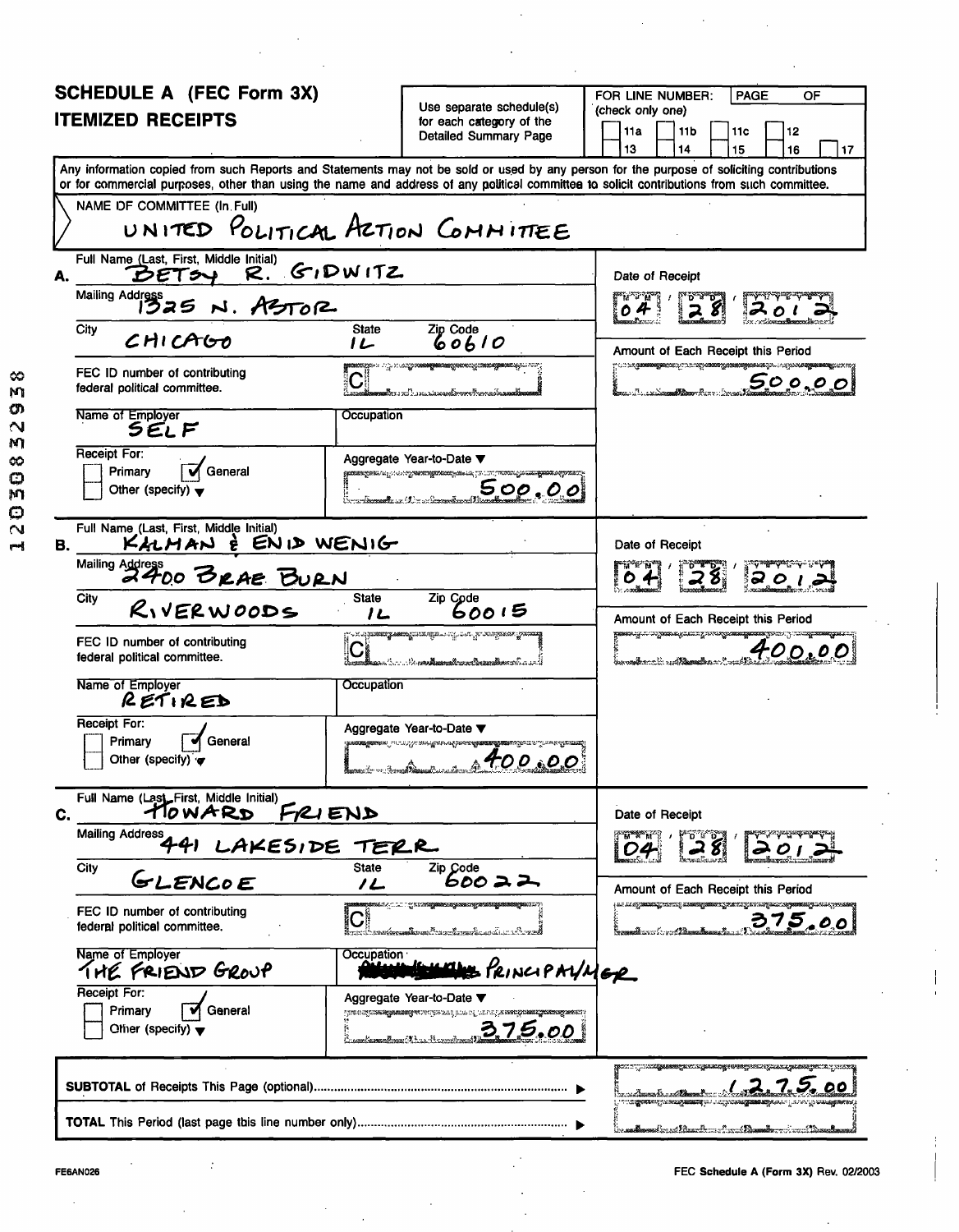| <b>SCHEDULE A (FEC Form 3X)</b>                                                                                                                                                                                                                                                         |                                                                                                                                        | FOR LINE NUMBER:<br>PAGE<br>OF                                                                                                         |
|-----------------------------------------------------------------------------------------------------------------------------------------------------------------------------------------------------------------------------------------------------------------------------------------|----------------------------------------------------------------------------------------------------------------------------------------|----------------------------------------------------------------------------------------------------------------------------------------|
| <b>ITEMIZED RECEIPTS</b>                                                                                                                                                                                                                                                                | Use separate schedule(s)<br>for each category of the                                                                                   | (check only one)<br>11a<br>11 <sub>b</sub><br>11 <sub>c</sub><br>12                                                                    |
|                                                                                                                                                                                                                                                                                         | <b>Detailed Summary Page</b>                                                                                                           | 13<br>14<br>15<br>16<br>17                                                                                                             |
| Any information copied from such Reports and Statements may not be sold or used by any person for the purpose of soliciting contributions<br>or for commercial purposes, other than using the name and address of any political committee to solicit contributions from such committee. |                                                                                                                                        |                                                                                                                                        |
| NAME OF COMMITTEE (In Full)                                                                                                                                                                                                                                                             |                                                                                                                                        |                                                                                                                                        |
| UNITED POLITICAL ACTION COMMITTEE                                                                                                                                                                                                                                                       |                                                                                                                                        |                                                                                                                                        |
| Full Name (Last, First, Middle Initial)<br>DAVID T. BROWN<br>А.                                                                                                                                                                                                                         |                                                                                                                                        | Date of Receipt                                                                                                                        |
| Mailing Address 451<br>W. ALDINE APT. 2                                                                                                                                                                                                                                                 |                                                                                                                                        | 201                                                                                                                                    |
| City<br><b>State</b><br>$CHI$ $GHD$                                                                                                                                                                                                                                                     | $\overline{^{2ip}}$ $^{Code}_{OO}$ 657                                                                                                 |                                                                                                                                        |
| 1L                                                                                                                                                                                                                                                                                      | io com Alexandria a di conditanti di anche di conditato della competenza in condi                                                      | Amount of Each Receipt this Period<br><b>yaara ahii araan kammaanii kaan adii muunakaan ahaa aadii kammadadamaan riika aadii kamma</b> |
| FEC ID number of contributing<br>federal political committee.                                                                                                                                                                                                                           | ໄທລາ <b>ນຕີແລະແລນີລາຕາມເປົ</b> າເລຍເກົາເພຍ <b>າເຂົ້າແລະ</b>                                                                            | 500.00                                                                                                                                 |
| Name of Employer<br>MUCH SHELIST                                                                                                                                                                                                                                                        | Occupation<br>ATTORNEY                                                                                                                 |                                                                                                                                        |
| Receipt For:<br>$\vert \mathcal{J} \vert$ General                                                                                                                                                                                                                                       | Aggregate Year-to-Date ▼                                                                                                               |                                                                                                                                        |
| Primary<br>Other (specify) $\blacktriangledown$                                                                                                                                                                                                                                         | ട്ട <b>ത്തേക്കും പ്രകാര്യങ്ങളുടെ പ</b> ്രത്തുമായ<br>50000                                                                              |                                                                                                                                        |
| Full Name (Last, First, Middle_Initial)<br>LOIS ZOLLER<br>В.                                                                                                                                                                                                                            |                                                                                                                                        | Date of Receipt                                                                                                                        |
| <b>Mailing Address</b><br>1300 N. LAKE SHORE DR.                                                                                                                                                                                                                                        | <b>#35D</b>                                                                                                                            | 2012                                                                                                                                   |
| City<br>State<br>CHILAGO<br>ル                                                                                                                                                                                                                                                           | $\overline{^{2ip}}$ $\overset{\text{Code}}{\cancel{606}}$ / 0                                                                          |                                                                                                                                        |
| <b>അതു പാട്ടുത്തേജ്ജമാപ്പ</b> പറയ്ക്കാ <mark>ടുമായതുമാരതുമാര</mark> ണ്ടുത്തേ<br>FEC ID number of contributing                                                                                                                                                                           | Amount of Each Receipt this Period<br><b>gama ya xageaanyy</b> xoo <mark>y waa<mark>geesayay</mark>aanyy</mark>                        |                                                                                                                                        |
| federal political committee.                                                                                                                                                                                                                                                            | ๛๛ <i>๛๛๛๛๛๛๛๛๛๛๛๛๛๛๛๛๛</i> ๛๛                                                                                                         | 500,00                                                                                                                                 |
| Name of Employer                                                                                                                                                                                                                                                                        | Occupation                                                                                                                             |                                                                                                                                        |
| Receipt For:                                                                                                                                                                                                                                                                            | Aggregate Year-to-Date ▼                                                                                                               |                                                                                                                                        |
| General<br>Primary<br>Other (specify) $\blacktriangledown$                                                                                                                                                                                                                              | <b>wax</b> aaqoo uguunayaanna baradadaanaa waxaa waxaa waxaa waxaa wa<br>1 500.00                                                      |                                                                                                                                        |
| Full Name (Last, First, Middle Initial)<br>STUART J. FRANKENTHAL<br>C.                                                                                                                                                                                                                  |                                                                                                                                        | Date of Receipt                                                                                                                        |
| <b>Mailing Address</b>                                                                                                                                                                                                                                                                  | $\sim$ $\sim$                                                                                                                          | 201                                                                                                                                    |
| SEL PARK AVE<br>City                                                                                                                                                                                                                                                                    | Zip Code<br>60035                                                                                                                      | Amount of Each Receipt this Period                                                                                                     |
| FEC ID number of contributing<br>federal political committee.                                                                                                                                                                                                                           | намда 11 оранне дене мусит реалар канце<br>diseasêna Amerîkanê kerdîka                                                                 | waxayiin iyo xaygana goolo iya waynanayana qaarayan in jirr<br>375.00                                                                  |
| Name of Employer<br>JASS REALTY                                                                                                                                                                                                                                                         | Occupation<br>MANAGER                                                                                                                  |                                                                                                                                        |
| Receipt For:<br>Primary<br>General                                                                                                                                                                                                                                                      | Aggregate Year-to-Date ▼                                                                                                               |                                                                                                                                        |
| Other (specify) $\blacktriangledown$                                                                                                                                                                                                                                                    | <b>ASSESSMENT OF PERSONS ASSESSED AT A LARGE PROPERTY OF A LARGE AND A LARGE AND A LARGE AND A LARGE AND A</b><br><u>. . 375 - 001</u> |                                                                                                                                        |
|                                                                                                                                                                                                                                                                                         |                                                                                                                                        | MITTEN TEMMIŞDIRILIRI ILDIRDIŞ                                                                                                         |
|                                                                                                                                                                                                                                                                                         |                                                                                                                                        |                                                                                                                                        |
|                                                                                                                                                                                                                                                                                         |                                                                                                                                        |                                                                                                                                        |

ļ

**O**  $\frac{M}{D}$ 

12030832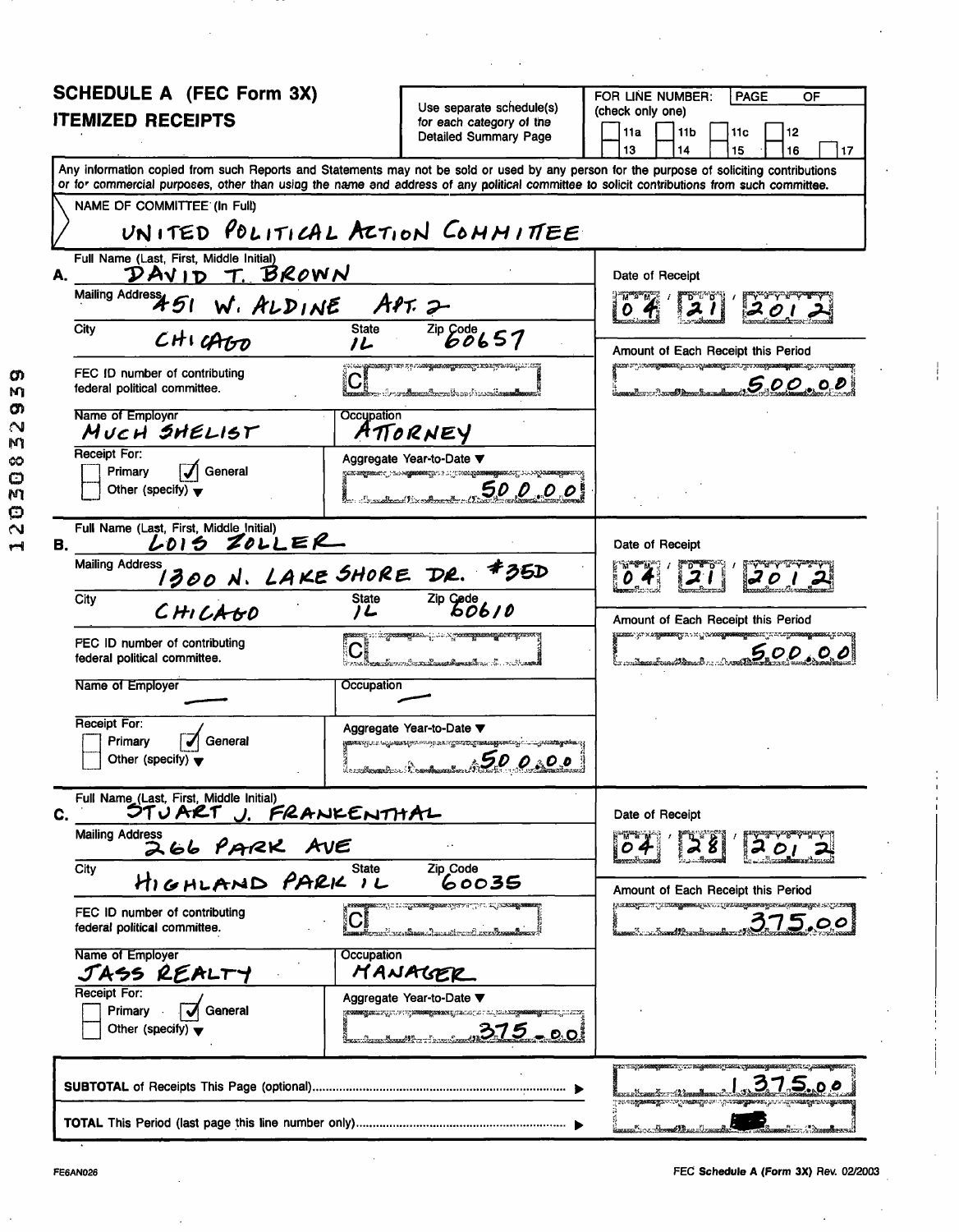| SCHEDULE A (FEC Form 3X)                                                                                                                                                                                                                                                                |                                                                                                                                                                                                | FOR LINE NUMBER:<br><b>PAGE</b><br>OF                                                                                 |
|-----------------------------------------------------------------------------------------------------------------------------------------------------------------------------------------------------------------------------------------------------------------------------------------|------------------------------------------------------------------------------------------------------------------------------------------------------------------------------------------------|-----------------------------------------------------------------------------------------------------------------------|
| <b>ITEMIZED RECEIPTS</b>                                                                                                                                                                                                                                                                | Use separate schedule(s)<br>for each category of the                                                                                                                                           | (check only one)                                                                                                      |
|                                                                                                                                                                                                                                                                                         | Detailed Sumemary Page                                                                                                                                                                         | 11a<br>11 <sub>b</sub><br>11c<br>12<br>13<br>14<br>15<br>16<br>17                                                     |
| Any information copied from such Reports and Statements may not be sold or used by any person for the purpose of soliciting contributions<br>or for commercial purposes, other than using the name and address of any political committee to solicit contributions from such committee. |                                                                                                                                                                                                |                                                                                                                       |
| NAME OF COMMITTEE (In Full)                                                                                                                                                                                                                                                             |                                                                                                                                                                                                |                                                                                                                       |
| UNITED POLITICAL ALTION COMMITTEE                                                                                                                                                                                                                                                       |                                                                                                                                                                                                |                                                                                                                       |
| Full Name (Last, First, Middle Initial)<br>ADAM WINICK                                                                                                                                                                                                                                  |                                                                                                                                                                                                | Date of Receipt                                                                                                       |
| Mailing Address 6 SHERIDAN RD.                                                                                                                                                                                                                                                          |                                                                                                                                                                                                | <b>MARCH</b><br>المهيمين                                                                                              |
| <b>State</b><br>City<br>HIGHLAND PARK<br>1 <sub>L</sub>                                                                                                                                                                                                                                 | Zip_Code<br>60035                                                                                                                                                                              | Amount of Each Receipt this Period                                                                                    |
| FEC ID number of contributing<br>federal political committee.                                                                                                                                                                                                                           | <b>asangsina.</b> ip.ini s <b>agunangnunagnun</b> gsostoj prangosoro.<br>ທີ່ມາ ກວ້າການໜ້າແນ <b>ນເຂັ້ມກະມາ</b> ໂຕຫວ                                                                             | <b>gantang maangan tagin magamaagan n</b> g kalawig pang<br>37.500                                                    |
| Name of Employer<br>Occupation<br>SCM PROPERTIES                                                                                                                                                                                                                                        | REAL ESTATE MGHT.                                                                                                                                                                              |                                                                                                                       |
| Receipt For:<br>General<br>Primary                                                                                                                                                                                                                                                      | Aggregate Year-to-Date ▼<br>ja kalendari kalendari kalendari kalendari kalendari kalendari ja jatotti kalendari kalendari kalendari kalend                                                     |                                                                                                                       |
| Other (specify) $\blacktriangledown$                                                                                                                                                                                                                                                    | 375.00                                                                                                                                                                                         |                                                                                                                       |
| Full Name (Last, First, Middle Initial)<br>STUART HOLHWERT<br>В.                                                                                                                                                                                                                        |                                                                                                                                                                                                | Date of Receipt                                                                                                       |
| <b>Mailing Address</b><br>1717 SUNNYSIDE AVE                                                                                                                                                                                                                                            |                                                                                                                                                                                                | ™ ∨ N Y /<br>09                                                                                                       |
| <b>State</b><br>City<br>HIGHLAND PARK<br>$1 -$                                                                                                                                                                                                                                          | $\overline{^{2ip}}$ $\overline{600}$ 35                                                                                                                                                        | Amount of Each Receipt this Period                                                                                    |
| FEC ID number of contributing<br>$ {\bf C} $<br>federal political committee.                                                                                                                                                                                                            | <b>надзелігі і разма адмінатарыма ақраманадыны т</b> уралы ал<br>ka <del>a maraalamada da dada da</del> waxaa dadka da dadka dadka dadka dadka dadka dadka dadka dadka dadka dadka dadka dadka | <b>many</b> ana gan <del>angan</del> a ny <mark>amangnosa yanany</mark> ananyana ya kanyana<br>3.75.00                |
| Occupation<br>Name of Employer<br>PRIME RUBLISHING                                                                                                                                                                                                                                      | PRES-CONSUMER PUPLE TECH                                                                                                                                                                       |                                                                                                                       |
| Receipt For:<br>General<br>Primary<br>Other (specify) $\blacktriangledown$                                                                                                                                                                                                              | Aggregate Year-to-Date ▼<br>പ്രാമം പ്രദേശത്തെക്കുമ്പോളെ സ്ത്രീക്ഷയുടെ പിട്ടി വാല് പ്രത്യേ <mark>ക്ഷങ്ങളുടെയുട</mark><br>1 275.00                                                               |                                                                                                                       |
| Full Name (Last, First, Middle Initial)<br>MARILYN COHEN<br>C.                                                                                                                                                                                                                          |                                                                                                                                                                                                | Date of Receipt                                                                                                       |
| <b>Mailing Address</b><br>SS W. DELAWARE<br>PL.                                                                                                                                                                                                                                         | ≠<br>ススの                                                                                                                                                                                       | <b>A. A. M. K</b><br>D.<br>20.                                                                                        |
| <b>State</b><br>City<br>12<br>CHICA00                                                                                                                                                                                                                                                   | Zip <sub>code</sub><br>60610                                                                                                                                                                   | Amount of Each Receipt this Period                                                                                    |
| FEC ID number of contributing<br>federal political committee.                                                                                                                                                                                                                           | produj <mark>assagemas</mark> journ juliaja <b>ssagemagemas</b> ja se p<br>ara Arre de conclamada                                                                                              | <b>nows: 10 magaanaqsamaqananga. 2014 magaanagaan ng mumiganong</b><br>100.00                                         |
| Name of Employer<br>Occupation                                                                                                                                                                                                                                                          |                                                                                                                                                                                                |                                                                                                                       |
| Receipt For:<br><b>Primary</b><br>General                                                                                                                                                                                                                                               | Aggregate Year-to-Date ▼                                                                                                                                                                       |                                                                                                                       |
| Other (specify) $\blacktriangledown$                                                                                                                                                                                                                                                    | 100,00<br>ใหม่นในเพ <b>นันแต่ใ</b> ห้เหาในการใคร <b>เป็</b> น                                                                                                                                  |                                                                                                                       |
|                                                                                                                                                                                                                                                                                         |                                                                                                                                                                                                | ™©™™™™™™™™™™™™™™™™™™™™™™™™™™™™<br>ളകാര <sub>്ട</sub> ായിരു <b>ള്ളങ്ങളുടെ പര്യക്കാരുള്ളത്. ഉപ</b> രാഹ്മത്തേക്കുത്തോടുപ |
|                                                                                                                                                                                                                                                                                         |                                                                                                                                                                                                |                                                                                                                       |

 $\cdot$ 

 $\frac{1}{2}$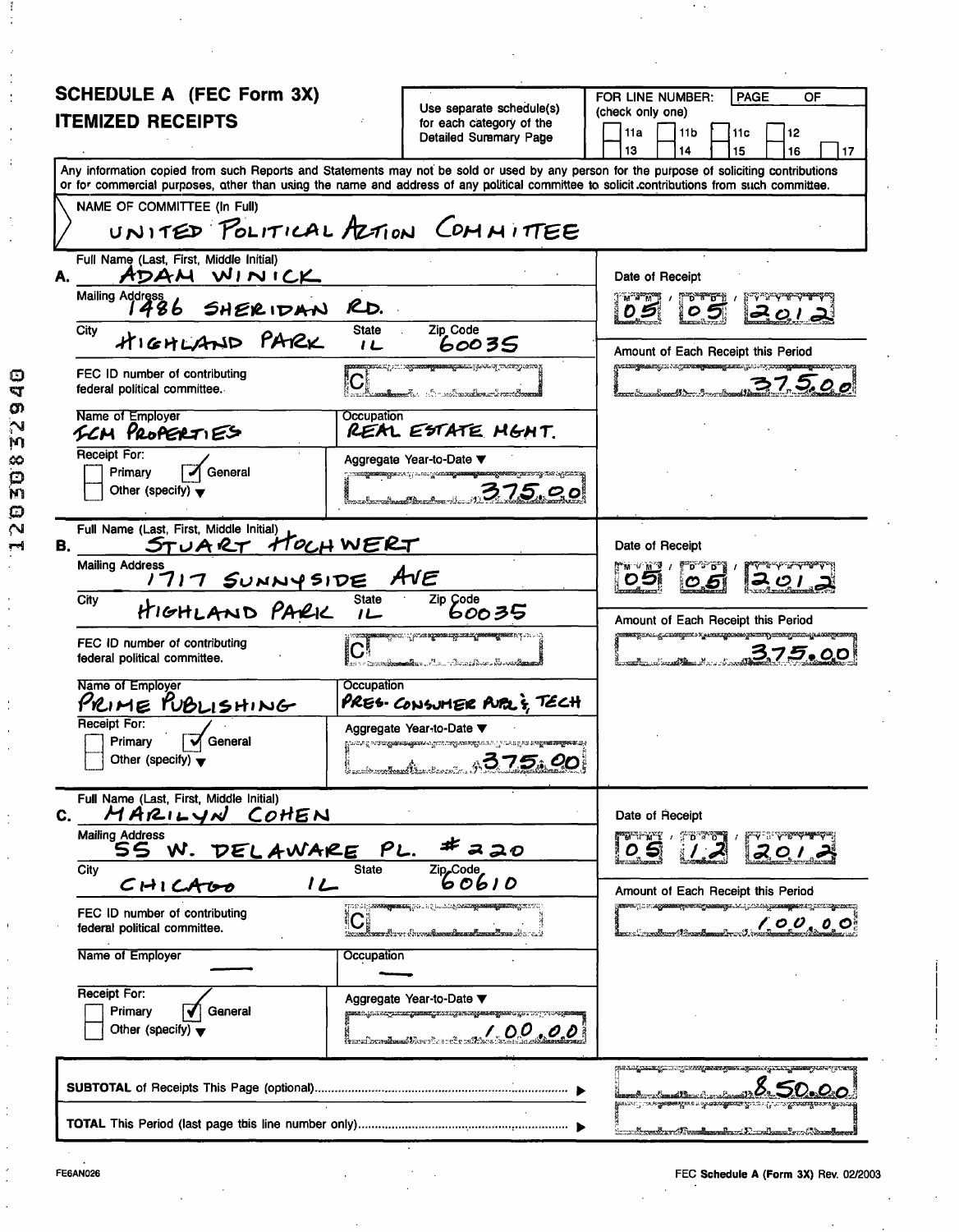| <b>SCHEDULE A (FEC Form 3X)</b>                                                                                                            |                                                                                                                    |                                                                                                                                        | FOR LINE NUMBER:<br><b>PAGE</b><br>OF                                                                                                     |  |  |  |  |  |
|--------------------------------------------------------------------------------------------------------------------------------------------|--------------------------------------------------------------------------------------------------------------------|----------------------------------------------------------------------------------------------------------------------------------------|-------------------------------------------------------------------------------------------------------------------------------------------|--|--|--|--|--|
|                                                                                                                                            |                                                                                                                    | Use separate schedule(s)                                                                                                               | (check only one)                                                                                                                          |  |  |  |  |  |
| <b>ITEMIZED RECEIPTS</b>                                                                                                                   |                                                                                                                    | for each category of the<br>Detailed Summary Page                                                                                      | 11a<br>11 <sub>b</sub><br>11 <sub>c</sub><br>12                                                                                           |  |  |  |  |  |
|                                                                                                                                            |                                                                                                                    |                                                                                                                                        | 14<br>16<br>l 17<br>13<br>15                                                                                                              |  |  |  |  |  |
| or for commercial purposes, other than using the name and address of any political committee to solicit contributions from such committee. |                                                                                                                    |                                                                                                                                        | Any information copied from such Reports and Statements may not be sold or used by any person for the purpose of soliciting contributions |  |  |  |  |  |
| NAME OF COMMITTEE (In Full)                                                                                                                |                                                                                                                    |                                                                                                                                        |                                                                                                                                           |  |  |  |  |  |
| UNITED POLITICAL ACTION COMMITTEE                                                                                                          |                                                                                                                    |                                                                                                                                        |                                                                                                                                           |  |  |  |  |  |
| Full Name (Last, First, Middle Initial)<br>GERRI KAHNWEILER<br>А.                                                                          |                                                                                                                    |                                                                                                                                        | Date of Receipt                                                                                                                           |  |  |  |  |  |
| <b>Mailing Address</b><br><u>1070 WESTMOOR RD</u>                                                                                          |                                                                                                                    |                                                                                                                                        | A A A A A A A BAAM<br>201                                                                                                                 |  |  |  |  |  |
| City<br>WINNETKA                                                                                                                           | <b>State</b><br>1 <sub>L</sub>                                                                                     | Zip Code<br>60097                                                                                                                      | Amount of Each Receipt this Period                                                                                                        |  |  |  |  |  |
| FEC ID number of contributing<br>federal political committee.                                                                              | <b>unusia garaning ito monga saa oga asi og antara sa signo amay naan</b><br>$\mathbf{C}$                          | imreðinnaðannaðinnaðannaðan                                                                                                            | <b>managuato je verjanangana quangu</b> na qyaana <b>guananga</b> nang xee<br>375.00<br>ະ<br>ໂຕການຕົກການເພີ່ມ <b>ແຫລນີ້ ໃຫ້ແຕ່ມານີ້ແລ</b> |  |  |  |  |  |
| Name of Employer                                                                                                                           | Occupation                                                                                                         |                                                                                                                                        |                                                                                                                                           |  |  |  |  |  |
| Receipt For:                                                                                                                               | Aggregate Year-to-Date ▼                                                                                           |                                                                                                                                        |                                                                                                                                           |  |  |  |  |  |
| General<br>Primary<br>Other (specify) $\blacktriangledown$                                                                                 |                                                                                                                    | <b>താരത്തുകളുടെ പ്രവാധിച്ചു. പ്രവാധിച്ചു പ്രത്യക്ഷമായിരുന്നു. ഇത് കാര്യക്കാര് പ്രത്യക്ഷമായി പ്രത്യക്ഷമായി പ്രത്യക</b><br><u>315.00</u> |                                                                                                                                           |  |  |  |  |  |
| Full Name Clast, First, Middle Initial)<br>THEODORE F. PERLHAN<br>в. –                                                                     |                                                                                                                    |                                                                                                                                        | Date of Receipt                                                                                                                           |  |  |  |  |  |
| <b>Mailing Address</b><br>30 MEADOWOOD                                                                                                     | レハ                                                                                                                 |                                                                                                                                        | <u>Fanske</u>                                                                                                                             |  |  |  |  |  |
| City<br>NORTHFIELD                                                                                                                         | <b>State</b><br>ノ┗                                                                                                 | Zip Code<br>60093                                                                                                                      | Amount of Each Receipt this Period                                                                                                        |  |  |  |  |  |
| FEC ID number of contributing<br>federal political committee.                                                                              | ള്ളപ്പെട്ട് നാന്ത്രമേ <mark>രുത്തേയുടെയ</mark> ാനുമായി നാല് നാന്ത്രമേര<br><u>CL Anglice Service Archaeological</u> |                                                                                                                                        | <b>maanii ilmaanii maanii maanii ka</b><br>375.00<br><b>Lange Land Band</b> & Band                                                        |  |  |  |  |  |
| Name of Employer<br>THE HAVI GROUP                                                                                                         | Occupation<br>$CHHN-CEO$                                                                                           |                                                                                                                                        |                                                                                                                                           |  |  |  |  |  |
| Receipt For:<br>General<br>Primary<br>Other (specify) $\blacktriangledown$                                                                 | Aggregate Year-to-Date ▼                                                                                           | ള്ളുകളെപ്പുറപ്പെട്ട പറ്റും നല്ക്കു <b>ട്ടുകയെടുത്തിരുന്നു. ഇത് കാര്യൂട്ടയെടുത്തുക്കുട്ടുകളുടെ തു</b> ക്കാന് പറ്റു പറ പണ്ണ<br>1 275.00  |                                                                                                                                           |  |  |  |  |  |
| Full Name (Last, First, Middle Initial)<br>FRANCINE F. LEVY<br>C.                                                                          |                                                                                                                    |                                                                                                                                        | Date of Receipt                                                                                                                           |  |  |  |  |  |
| Mailing Address 1850 RIDGELEE RD.                                                                                                          |                                                                                                                    |                                                                                                                                        | ัน มีผู้<br>20,1.                                                                                                                         |  |  |  |  |  |
| HIGHLAND PARK<br>City                                                                                                                      | State                                                                                                              | $2ip\text{Code}$ 60035                                                                                                                 | Amount of Each Receipt this Period                                                                                                        |  |  |  |  |  |
| FEC ID number of contributing<br>federal political committee.                                                                              | a adalah Sep <del>erti Kecal</del> an Seperti Seperti Sep                                                          | <b>partner artificial control de la construction de la construction de la construction de la construction de la c</b>                  | jillaa ogg <b>aanayyi</b> i aati juuma <b>qunimi a</b> andi<br>375,00                                                                     |  |  |  |  |  |
| Name of Employer                                                                                                                           | Occupation                                                                                                         |                                                                                                                                        |                                                                                                                                           |  |  |  |  |  |
| Receipt For:<br>Primary<br>General<br>Other (specify) $\blacktriangledown$                                                                 | Aggregate Year-to-Date ▼                                                                                           |                                                                                                                                        |                                                                                                                                           |  |  |  |  |  |
|                                                                                                                                            |                                                                                                                    |                                                                                                                                        |                                                                                                                                           |  |  |  |  |  |
|                                                                                                                                            |                                                                                                                    |                                                                                                                                        | matamatka mikamatka matka mikamatka katika matka matka matka matka matka matka matka matka matka matka matka m                            |  |  |  |  |  |
|                                                                                                                                            |                                                                                                                    |                                                                                                                                        |                                                                                                                                           |  |  |  |  |  |

12030832941

 $\cdot$ 

÷,  $\bar{1}$ 

 $\ddot{\ddot{\varepsilon}}$ 

 $\ddot{\phantom{a}}$ 

÷ ÷

÷,

÷.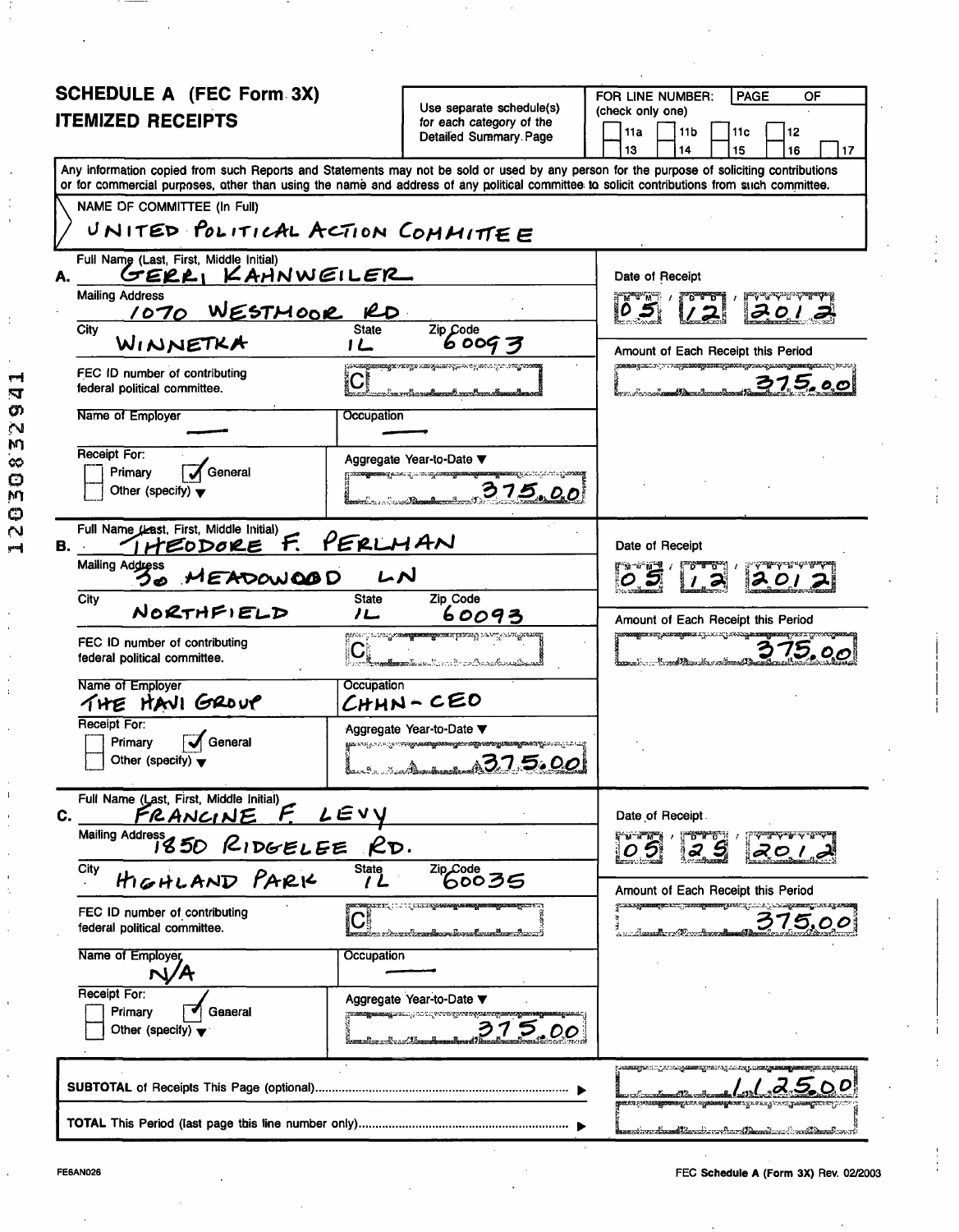| SCHEDULE A (FEC Form 3X)                                                                                                                                                                                                                                                                |                                              |                                                                                                                          | FOR LINE NUMBER:<br><b>PAGE</b><br>OF                                                                                                                                                   |  |  |  |  |  |
|-----------------------------------------------------------------------------------------------------------------------------------------------------------------------------------------------------------------------------------------------------------------------------------------|----------------------------------------------|--------------------------------------------------------------------------------------------------------------------------|-----------------------------------------------------------------------------------------------------------------------------------------------------------------------------------------|--|--|--|--|--|
| <b>ITEMIZED RECEIPTS</b>                                                                                                                                                                                                                                                                |                                              | Use separate schedule(s)<br>for each category of the                                                                     | (check only one)<br>11a<br>11 <sub>b</sub><br>11c<br>  12                                                                                                                               |  |  |  |  |  |
|                                                                                                                                                                                                                                                                                         |                                              | Detailed Summary Page                                                                                                    | 13<br>14<br>15<br>16<br>17                                                                                                                                                              |  |  |  |  |  |
| Any information copied from such Reports and Statements may not be sold or used by any person for the purpose of soliciting contributions<br>or for commercial purposes, other than using the name and address of any political committee to solicit contributions from such committee. |                                              |                                                                                                                          |                                                                                                                                                                                         |  |  |  |  |  |
| NAME OF COMMITTEE (In Full)                                                                                                                                                                                                                                                             |                                              |                                                                                                                          |                                                                                                                                                                                         |  |  |  |  |  |
| UNITED POLITICAL ACTION COMMITTEE                                                                                                                                                                                                                                                       |                                              |                                                                                                                          |                                                                                                                                                                                         |  |  |  |  |  |
| Full Name (Last, First, Middle Initial)<br>А.                                                                                                                                                                                                                                           | <u>LINDA S. FISHER</u>                       |                                                                                                                          |                                                                                                                                                                                         |  |  |  |  |  |
|                                                                                                                                                                                                                                                                                         | <b>Mailing Address</b><br>159 E. WALTON #18B |                                                                                                                          |                                                                                                                                                                                         |  |  |  |  |  |
| City<br>CHICAtop                                                                                                                                                                                                                                                                        | <b>State</b><br>$1+$                         | Zip Code<br>60611                                                                                                        | Amount of Each Receipt this Period                                                                                                                                                      |  |  |  |  |  |
| FEC ID number of contributing<br>federal political committee.                                                                                                                                                                                                                           | $\mathbf{C}^*$                               | a <del>ð 1990-</del> - Annar Annar Annar Albandi (f. 1942)                                                               | <b>stative produced second produced and considerably and considered and considerably and considerably and considerably</b><br>ろんらい<br>cadhacaal ar an Dàmaidhe                          |  |  |  |  |  |
| Name of Employer                                                                                                                                                                                                                                                                        | Occupation                                   |                                                                                                                          |                                                                                                                                                                                         |  |  |  |  |  |
| Receipt For:<br>General                                                                                                                                                                                                                                                                 |                                              | Aggregate Year-te-Date ▼                                                                                                 |                                                                                                                                                                                         |  |  |  |  |  |
| Primary<br>Other (specify) $\blacktriangledown$                                                                                                                                                                                                                                         |                                              | രാശ <b>ഭൂതമാന്റെ പാട്ടുക്കുമുള്ളമാന്റെന്നോ</b> സ്കാര്യയായിരുന്നോ.<br>365.00                                              |                                                                                                                                                                                         |  |  |  |  |  |
| Full Name (Last, First, Middle Initial)<br>MIRIAN S. LICHSTEIN<br>В.                                                                                                                                                                                                                    |                                              |                                                                                                                          | Date of Receipt                                                                                                                                                                         |  |  |  |  |  |
| Mailing Address<br>2453 N. JANSSEN                                                                                                                                                                                                                                                      |                                              | Zip_Code                                                                                                                 |                                                                                                                                                                                         |  |  |  |  |  |
| City                                                                                                                                                                                                                                                                                    | $1 -$                                        | Amount of Each Receipt this Period                                                                                       |                                                                                                                                                                                         |  |  |  |  |  |
| FEC ID number of contributing<br>federal political committee.                                                                                                                                                                                                                           |                                              | ്രാം മുത്ത <mark>്യമേയെയ്</mark> തതോടുന്ന പുറ സസ്റ്റാര് ഗല്ലക്കര്ട്ടുമെയ്യു<br><b>C</b> Andreas Andrew Construction      | galaan <mark>igamaa g</mark> ala waqoo galay kaleen <mark>galamaa gala mada</mark> maa gala ka baya dagaa<br>ろんぺ<br><b>andlume. Becault Discussion in the Common States of Street A</b> |  |  |  |  |  |
| Name of Employer                                                                                                                                                                                                                                                                        | Occupation                                   |                                                                                                                          |                                                                                                                                                                                         |  |  |  |  |  |
| Receipt For:                                                                                                                                                                                                                                                                            |                                              | Aggregate Year-to-Date ▼                                                                                                 |                                                                                                                                                                                         |  |  |  |  |  |
| Primary<br>General<br>Other (specify) $\blacktriangledown$                                                                                                                                                                                                                              |                                              | ള മാത്രമുണ്ട് ആകും പുറ്റാം പുറ്റവും മുത്തത്തിന്റെ അവല്ലെ മാത്രമുള്ള കാര്യം കാര്യം കാര്യം കാര്യം കാര്യം കാര്യം<br>1 36.00 |                                                                                                                                                                                         |  |  |  |  |  |
| Full Name (Last, First, Middle Initial)<br>KIMBERLY<br>С.                                                                                                                                                                                                                               |                                              | & PERRY SHWACHMAN                                                                                                        | Date of Receipt                                                                                                                                                                         |  |  |  |  |  |
| <b>Mailing Address</b><br>1857 TRAILS EDGE DR.<br>City                                                                                                                                                                                                                                  | <b>State</b>                                 | Zip Code                                                                                                                 |                                                                                                                                                                                         |  |  |  |  |  |
| NORTHEROOK                                                                                                                                                                                                                                                                              | しん                                           | 60062                                                                                                                    | Amount of Each Receipt this Period                                                                                                                                                      |  |  |  |  |  |
| FEC ID number of contributing<br>federal political committee.                                                                                                                                                                                                                           |                                              | <b>segarang digawagan pangkarang s</b><br>ာင္း ေကာက္မွာ အမွာေတြအေအာင္မ်ားမွာ                                             | <b>ganaa ye u ayaanaganay yaxay ye maganaaganaaga aa yaa ayaan</b><br><u> 1990.000 mm</u>                                                                                               |  |  |  |  |  |
| Name of Employer<br>PERRY.<br>SIDLE<br>AVST <sub>1</sub> N                                                                                                                                                                                                                              |                                              |                                                                                                                          |                                                                                                                                                                                         |  |  |  |  |  |
| Receipt For:<br>Primary<br>Ganeral                                                                                                                                                                                                                                                      |                                              | Aggregate Year-to-Date ▼                                                                                                 |                                                                                                                                                                                         |  |  |  |  |  |
| Other (specify) $\blacktriangledown$                                                                                                                                                                                                                                                    |                                              | ra oo bola <b>yyaangawedye kis</b> gunaaliwa iyaala <mark>liadaa <mark>yaanay</mark>aha</mark><br>5.00…00                |                                                                                                                                                                                         |  |  |  |  |  |
|                                                                                                                                                                                                                                                                                         |                                              |                                                                                                                          | na prosegnanju za proganagana gravije za juli prose<br>ny totana manana ya ndina manana manana ya                                                                                       |  |  |  |  |  |
|                                                                                                                                                                                                                                                                                         |                                              |                                                                                                                          | 76.00<br>် <i>ကားမီး</i> အားဆီတက် သော                                                                                                                                                   |  |  |  |  |  |

 $\ddot{\phantom{a}}$ 

J. l,

j

 $\mathbf{I}$ 

12030832942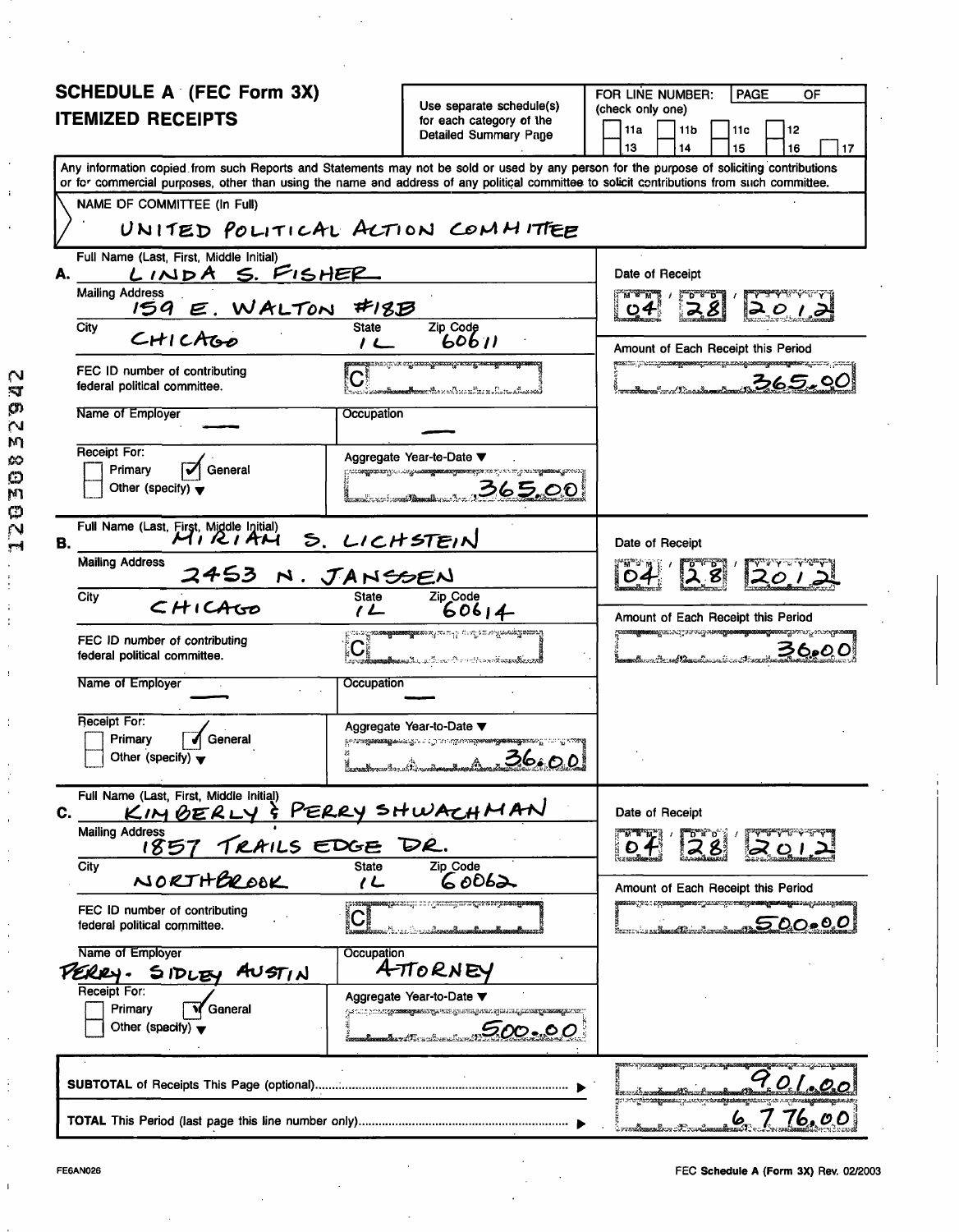**United Political Action Committee (UPAC)** 

 $\bar{\mathbf{t}}$ 

## **Attachment - Reporting Period 01/01/200909-6/30/2009**

**United Political Action Committee (UPAC) is a Non-Connected PAC** 

 $\mathcal{L}^{\text{max}}_{\text{max}}$  and  $\mathcal{L}^{\text{max}}_{\text{max}}$ 

**UPAC pays no rent, phone or other fixed office expenses** 

**UPAC pays a consultant semi-annually and pays mailing, printing and other expenses as needed** 

 $\sim 10^{-1}$ 

ŧ.